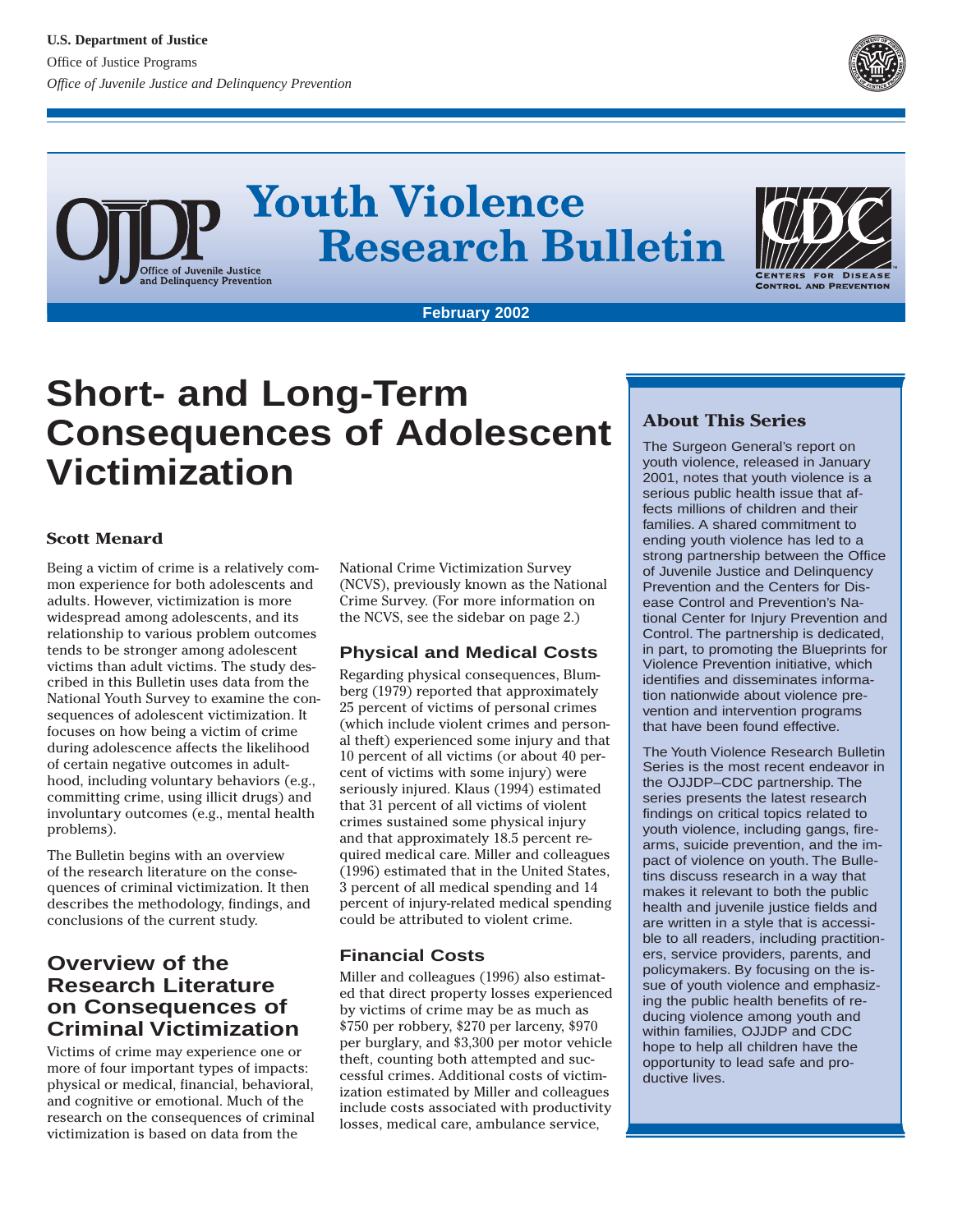mental health care, police and fire services, social services, and victim services for a total tangible "loss per crime" of as much as \$5,100 for rape, \$1,550 for nonfatal assault other than sexual assault or child abuse (\$4,800 for assaults with injury, \$4,600 for assaults on children under age 12, \$1,200 for domestic assaults, and \$200 for assaults without injury), \$2,300 for robbery, \$370 for larceny, \$1,100 for burglary, and \$3,500 for motor vehicle theft.

Miller and colleagues also attempted to assign dollar amounts to "intangible" or quality-of-life losses. These amounts were based on considerations including jury awards to compensate victims for pain and suffering (excluding punitive damages) and estimates of the dollar amount people are willing to pay to reduce their risk of different types of victimization. Including intangible costs, the total costs of victimization were estimated to be

### **The National Crime Victimization Survey**

The National Crime Victimization Survey (NCVS) collects data annually on selected nonlethal offenses with identifiable victims. The offenses covered include forcible rape, robbery, aggravated assault, simple assault, personal larceny with contact (e.g., having one's pocket picked), personal larceny without contact (e.g., having one's belongings stolen from a public place), household burglary (having one's home or vehicle broken into for purposes of stealing something or committing another felony), household larceny (having something stolen from one's home or property without forcible entry), and motor vehicle theft.

Although assault should, in principle, include domestic violence, research indicates that the lack of specific questions about domestic violence apparently results in underreporting of these crimes in the NCVS (Mihalic and Elliott, 1997). In earlier years, the survey did not specifically ask about rape and had a similar underreporting problem for that offense (see Eigenberg, 1990).

For more information about the NCVS, visit www.icpsr.umich.edu/ NACJD/NCVS/index.html.

\$87,000 for rape, \$9,400 for other assaults, \$8,000 for robbery, \$370 for larceny (the same as without intangible costs), \$1,400 for burglary, and \$3,700 for motor vehicle theft.

The overall estimates of costs of crime arrived at by Miller and colleagues are comparable to, although perhaps higher than, estimates from other studies. For example, Klaus (1994) estimated the cost per crime to be \$234 for rape, \$555 for robbery, \$124 for assault, \$221 for larceny, \$834 for burglary, and \$3,990 for motor vehicle theft. As noted by Laub (1997), data from the 1992 NCVS indicate that 35 percent of all personal crimes and 24 percent of all household crimes involved losses of less than \$50 and only 12 percent of personal crimes and 24 percent of household crimes resulted in losses greater than \$500 (Bureau of Justice Statistics, 1994).

# **Subsequent Offending**

The relationship between victimization and subsequent offending is well established in the victimization literature. NCVS data<sup>1</sup> indicate that the characteristics of victims of crime parallel the characteristics of persons arrested for crime (Hindelang, Gottfredson, and Garofalo, 1978; Karmen, 1990). Additional research (Ageton, 1981; Esbensen and Huizinga, 1990; Jensen and Brownfield, 1986; Lauritsen, Sampson, and Laub, 1991; Sampson and Lauritsen, 1990; Thornberry and Figlio, 1974) confirms that the same individuals tend to be both victims and offenders. It is unclear from this research, however, whether this apparent connection between victimization and offending represents the influence of victimization on offending, the influence of offending on victimization, mutual interactive influences, or a spurious relationship in which victimization and offending coincidentally share the same origins.

#### **Mental Health Problems and Substance Use**

Much of the early research on the mental health consequences of victimization focused on general distress or fear rather than specific symptoms of depression, anxiety, or posttraumatic stress disorder (PTSD). However, studies that have examined specific psychological disorders have consistently found positive correlations between PTSD and sexual assault (Resick and Nishith, 1997; Kilpatrick et al., 1987), aggravated assault and robbery (Kilpatrick et al., 1987), and victimization in

general and violent victimization in particular (Berton and Stabb, 1996; Boney-McCoy and Finkelhor, 1995; Lurigio, 1987; Norris, Kaniasty, and Thompson, 1997). In a sample of adolescents ages 10–16, Boney-McCoy and Finkelhor (1995) found that sexual assault victimization and victimization by other forms of assault resulted in similar levels of PTSD. Studies have also associated criminal victimization with anxiety, depression, and a wide range of symptoms of psychological dysfunction (Resick and Nishith, 1997). In addition, victimization has been associated with use of marijuana and other illicit drugs and with drug dependence (Resick and Nishith, 1997), but questions still exist about which is the cause and which is the effect in the studies reporting these results.

Analyzing a general population sample that included both victims of crime and nonvictims, Norris and colleagues (1997: 149) found that criminal victimization "was associated not with a specific symptom profile but rather with a pervasive elevation of symptoms across domains" of depression, somatization (multiple, unexplained physical complaints), hostility, anxiety, phobic anxiety, fear of crime, and avoidance behavior. The most severe effects of victimization, however, may be short lived. As noted by Resick and Nishith (1997:31):

In summary, most rape victims, immediately after the assault, experience acute reactions that last several months. By 3 months postassault, there is some stabilization in the initial symptoms. However, some victims continue to experience chronic problems for an indefinite time in the areas of fear/anxiety, depression, social adjustment, sexual functioning, and self-esteem.

(For corroboration with respect to sexual assault and other offenses, see also Kilpatrick et al., 1987; Lurigio, 1987; and Norris, Kaniasty, and Thompson, 1997.) Norris and colleagues (1997) found that the persistence of victims' symptoms over time was aggravated by subsequent exposure to victimization.

It is unclear from the existing literature whether researchers should expect adolescent victimization to affect mental health, substance use, and problem substance use. If, as suggested by much of the literature, the psychological impact of victimization is ephemeral, people who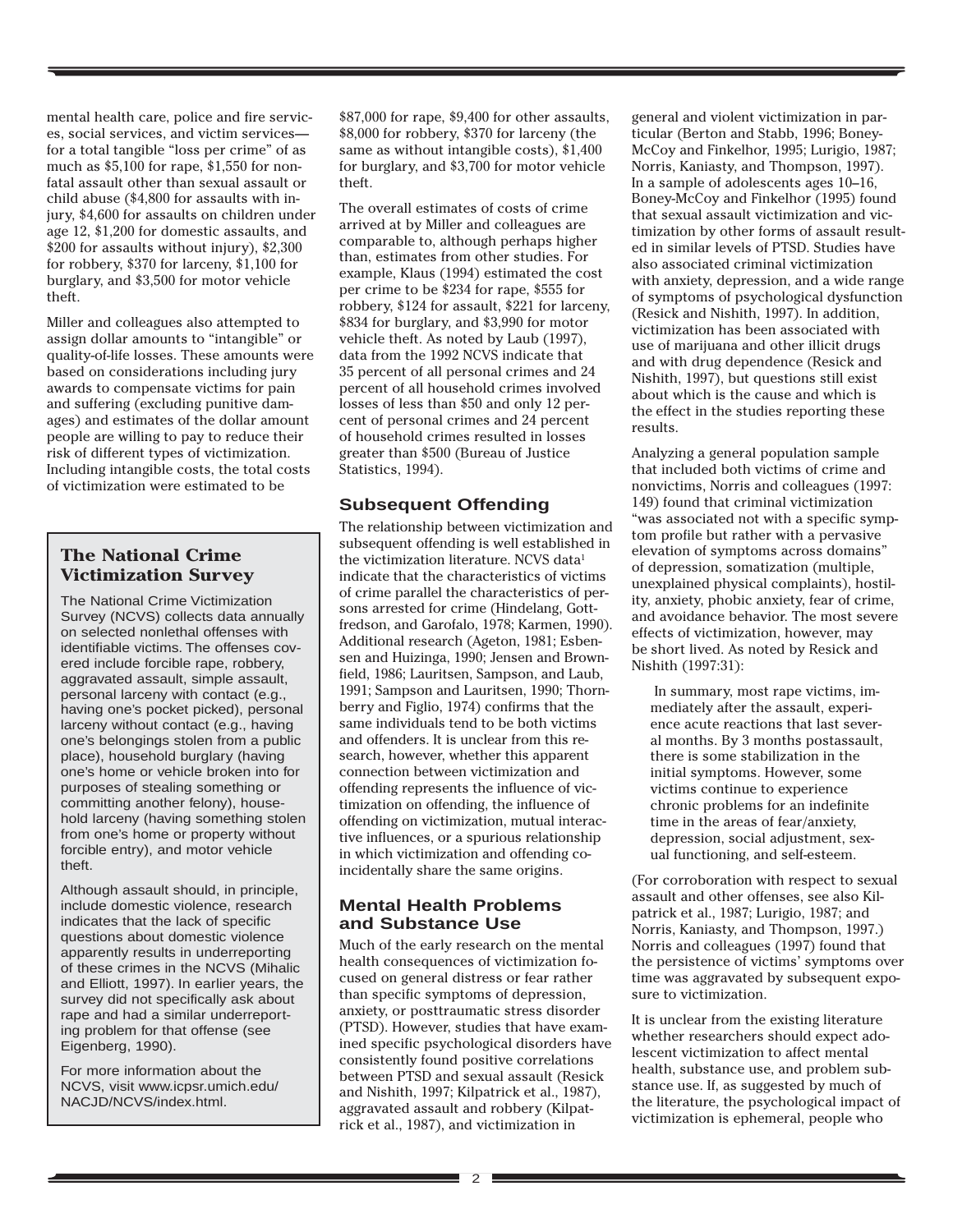experience victimization and its effects during adolescence may no longer show the effects by the time they become adults. However, to the extent that victimization tends to recur, and given the evidence presented by Menard (2000) that adolescent victims of crime are at increased risk of experiencing victimization during adulthood, researchers may find some carryover in the consequences of victimization from adolescence to adulthood. In addition, because substance use tends to be a relatively unchanging behavior pattern (Elliott, Huizinga, and Menard, 1989), and to the extent that it is a consequence of victimization in adolescence, this problem, when present in adolescent victims, may persist into adulthood. Tentatively, then, researchers would expect to find a higher incidence of adult mental health problems (particularly PTSD, which both logic and empirical research suggest is most closely related to victimization) and adult substance use or problem use among individuals who were victims of crime (particularly of violent crime) during adolescence.

# **Methodology of the Current Study**

#### **Objectives**

This Bulletin examines how adolescent victimization affects victims' lives during adolescence and adulthood. The study is an "inventory of effects" (see Blalock, 1969:41) in that it emphasizes a single cause and traces its multiple effects. The research conducted for this Bulletin investigates four questions related to adolescent victimization:

- What are the immediate effects on the victim, in terms of physical injuries and financial losses?
- ◆ How is adolescent victimization related to certain voluntary problem behaviors and involuntary problems in both adolescence and adulthood? (Voluntary problem behaviors include illicit drug use, perpetration of violent and property crimes, and perpetration of domestic violence. Involuntary problems include mental health problems and further victimization, including domestic violence victimization.)2
- ◆ Is adolescent victimization related to certain specific problems in adulthood, regardless of whether the same problems were present in adolescence?

◆ How does adolescent victimization affect adult life as measured by a general index of success?

The research goes beyond simply correlating adolescent victimization with subsequent problems. It introduces controls for prior problems, so the true impact of victimization can be determined, and satisfies the three usual criteria for inferring a causal relationship between one variable and another (Menard, 1991): association, time ordering (by relating adolescent victimization to adult problem outcomes), and control for spuriousness (by accounting for other adolescent problems as possible predictors of the corresponding adult problem outcomes). The analysis may omit some variables that could conceivably affect the relationship between adolescent victimization and subsequent problems, but such variables are likely to be captured in the study's measure of

prior problems. At most, such an omission would raise the question of whether the influence of adolescent victimization on adult problems is direct or indirect—it would not call into question the existence of the influence.

#### **Sample**

Data for the research presented in this Bulletin are taken from all nine waves (interview cycles) of the National Youth Survey (NYS), a prospective, longitudinal study of a probability sample of Americans who were 11–17 years old in 1976 (the first year for which data were collected) and 27–33 years old in 1992 (the most recent year for which data are available).3 From 1976 to 1980 (waves 1–5 of the survey), data were collected annually. After 1980, data were collected at 3-year intervals, beginning with 1983 (wave 6) and continuing to 1992 (wave 9). The NYS sample

# **The National Youth Survey Sample**

The National Youth Survey (NYS) used a probability sample of households in the continental United States, based on a self-weighting, multistage, cluster sampling design. The sample was drawn in late 1976 and contained an estimated 2,360 eligible youth born between 1959 and 1965, of whom 1,725 (73 percent) agreed to participate in the study, signed informed consents, and completed the interviews in the initial wave of the survey. Overall completion rates were more than 94 percent of the original respondents for waves 2 and 3, 87 percent for waves 5 and 6, 80 percent for wave 7, 83 percent for wave 8, and 78 percent for wave 9. A comparison of the age, gender, and race/ethnicity of individuals who participated in the survey and of those who were eligible but did not participate indicated that the loss rate from any particular age, gender, or racial/ethnic group was proportional to that group's representation in the population. Differences in the sample at wave 1 and subsequent waves with respect to social and demographic characteristics, illegal behavior, and substance use were small and not statistically significant. With respect to sociodemographic characteristics, NYS respondents at each wave appear to be representative of the total U.S. population born between 1959 and 1965, as established by the U.S. Census Bureau. In particular, the NYS sample is representative of the U.S. population in this age range with respect to gender, race/ethnicity, and rural/suburban/urban residence.

Questions about violent victimization were asked in all nine waves of NYS interviews (for the years 1976–80, 1983, 1986, 1989, 1992); however, in the second year (1977), for administrative reasons, 57 percent of the respondents were not asked about property victimization. This essentially divides the NYS sample into two subsets, one with and one without potentially complete data on property victimization for the full nine waves. In addition, for some individuals, data for one or more years are missing. This combination of systematically missing data for property victimization at wave 2 plus sporadically missing data for some respondents allows two possible approaches to the analysis of the data. One approach, known as "pairwise elimination," uses all available cases in each year, so that calculations of the prevalence and frequency of victimization and correlations between victimization and other problems are based on a variable number of cases. The second approach, known as "listwise elimination," uses only complete cases, i.e., cases with data for all variables in all years used in the analysis. The two approaches produce similar results. Consistent with general practice, the present analysis uses pairwise elimination in the calculation of prevalence, frequency, and correlation coefficients (tables 1–3) but listwise elimination in the logistic regression analysis of the influence of adolescent victimization on adult outcomes (tables 4–6).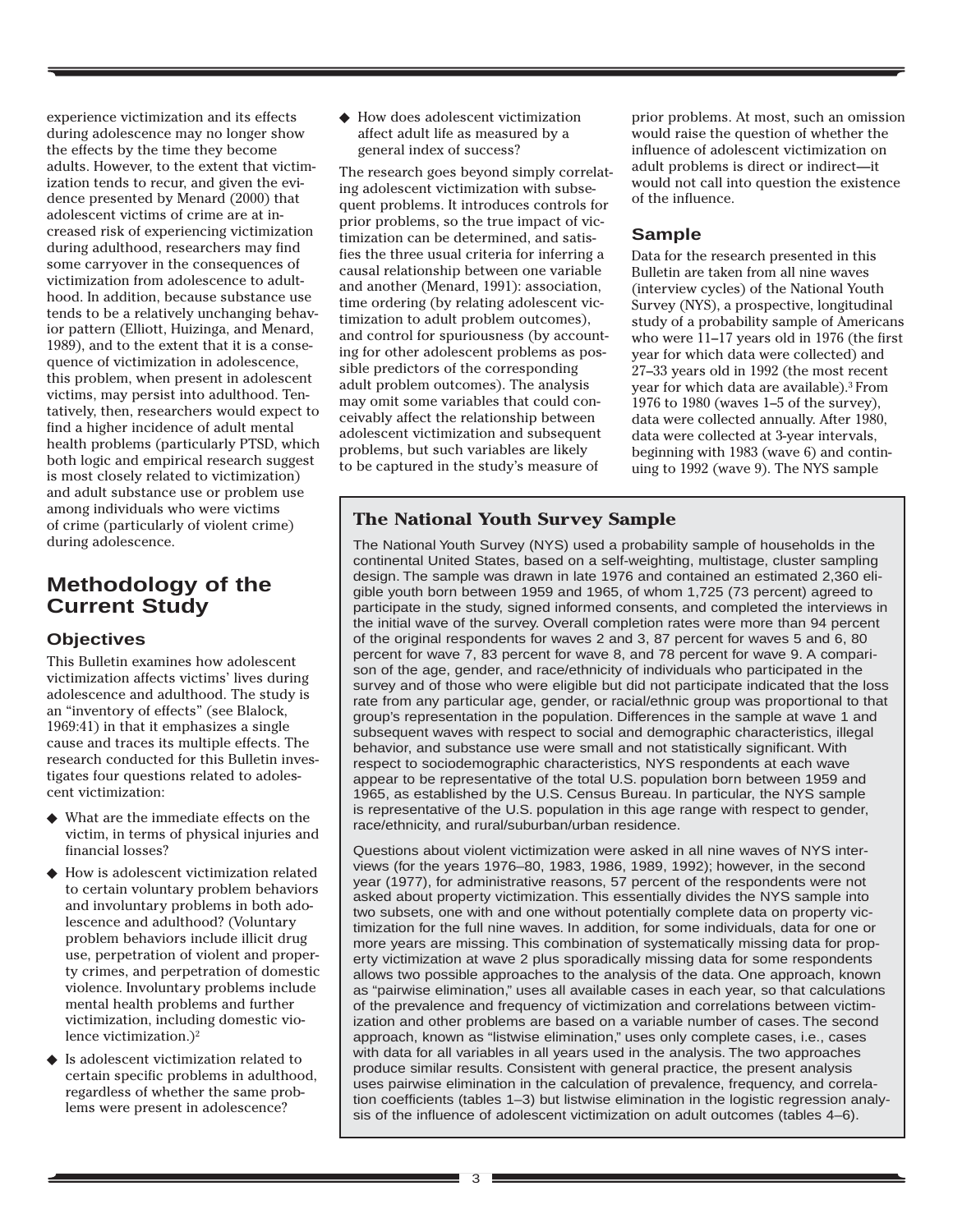allowed researchers to follow the same individuals, who collectively are representative of the total U.S. population in their age group, from their adolescence in the 1970s well into their adult years in the 1990s. (For additional details on the NYS sample, see the sidebar on page 3.)

#### **Measurement**

**Types of victimization.** The analysis includes two types of victimization: property and violent. Property victimization includes having a vehicle (car, motorcycle, or bicycle) stolen; having items stolen from a vehicle, including packages, vehicle parts, and bicycle locks; having items such as clothing or other possessions stolen from a public place; experiencing vandalism (deliberate damage of one's property, such as slashing tires or ripping up books); and having a pocket picked or purse or wallet snatched (or experiencing an attempt to do so).<sup>4</sup> Violent victimization includes having something taken directly by force or threat (or experiencing an attempt to do so); being beaten up or threatened with a beating:<sup>5</sup> being attacked with a weapon such as a knife, gun, bottle, or chair;6 and being raped or otherwise sexually attacked (or experiencing an attempt to do so).

**Prevalence and frequency.** The analysis considers both the prevalence and the frequency of victimization. Prevalence refers to whether an individual has been a victim of crime during a given measurement period, and frequency refers to how many

times the individual has been a victim during that period. Although for some purposes the analysis considers annual prevalence and frequency of victimization, it focuses on the cumulative prevalence and frequency over the full 17 years covered by the NYS.

**Measures of problem outcomes.** The analysis uses the following measures of problem outcomes (in addition to subsequent criminal victimization):

- ◆ Nondomestic violent offending (felony assault).7
- ◆ Serious property offending (felony theft).
- ◆ Serious domestic violence offending.<sup>8</sup>
- Serious domestic violence victimization.9
- ◆ Marijuana use.
- ◆ Polydrug use.
- $\blacklozenge$  Problem drug use.<sup>10</sup>
- ◆ Mental health problems.11

The analysis considers measures of problem outcomes for both adults and adolescents. The measures as applied to adults are described in greater detail in the sidebar on this page. In some cases, it was not possible to use the same problem outcome measures for adolescents as for adults; endnotes 9–11 explain how the analysis handles such cases.

**Sociodemographic factors.** In addition to examining the problem outcomes

noted above, the study considers four sociodemographic factors: age in 1976 (11, 12, or 13)—essentially a control for any effects related to age cohort; gender; race/ethnicity (majority or minority); and socioeconomic background (parents' socioeconomic status in 1976), as measured by the Hollingshead two-factor index (Hollingshead and Redlich, 1958).

#### **Analysis**

**Age cohorts.** The analysis is limited to the three youngest NYS age cohorts. It measures adolescent problems in respondents who were ages 11–17 during 1976– 80 and adult problems in the same respondents when they were ages 21–29 during 1986–92. The measurement of adolescent problems encompasses respondents who were both young enough not to have experienced certain problems (especially illicit substance use and mental health problems) and old enough to have had the opportunity to experience all of the problems. At the point of analysis for adult problems, most respondents had made the transition from school to the labor market. An interval of at least 4 years of age (from 17 to 21) and 6 calendar years (from 1980 to 1986) thus separates the measurements of adolescent and adult problems.

**Mental health problems.** Adult mental health problems are analyzed only for 1992, because that is the only year for which the NYS measured specific mental health problems other than depression (see endnote 11). In particular, 1992 is the

#### **Adult Problem Measures**

- ◆ **Nondomestic violent offending:** Attacking someone with intent to seriously injure or kill the person, participating in gang fights, having or attempting to have sex with someone against his or her will, or taking or attempting to take something from someone by force or threat of force. In wave 9, battery (hitting or beating someone so badly that the person probably will need a doctor) replaced gang fighting. This is the NYS felony assault scale; the **nondomestic violent victimization** scale contains similar measures.
- ◆ **Serious property offending:** Stealing or attempting to steal something worth more than \$50, stealing or attempting to steal a motor vehicle or a bicycle, breaking into a house or car to steal something or to look around, or buying stolen goods. This is the NYS felony theft scale; the **serious property victimization** scale contains similar measures.
- ◆ **Serious domestic violence offending:** Kicking, biting, or hitting one's spouse or partner with one's fist; hitting or trying to hit one's spouse or partner with something; beating up one's spouse or partner; threatening one's

spouse or partner with a knife or gun; or using a knife on or firing a gun at one's spouse or partner. Measures for **serious domestic violence victimization** parallel the measures for serious domestic violence offending.

- ◆ **Marijuana use:** Use of marijuana or hashish.
- ◆ **Polydrug use:** Use of amphetamines, barbiturates, cocaine, hallucinogens, or heroin. (Use of any of these drugs almost always occurs in combination with marijuana and alcohol use.)
- ◆ **Problem drug use:** Presence of problems resulting from illicit drug use, including interpersonal relationships, fights, absence from work, or trouble with the police.
- ◆ **Mental health problems:** Indications of clinical anxiety, depression, obsessive-compulsive behavior, or schizophrenia, based on the Diagnostic Interview Schedule (Robins et al., 1981).

Additional descriptions of these measures may be found in Elliott, Huizinga, and Menard (1989).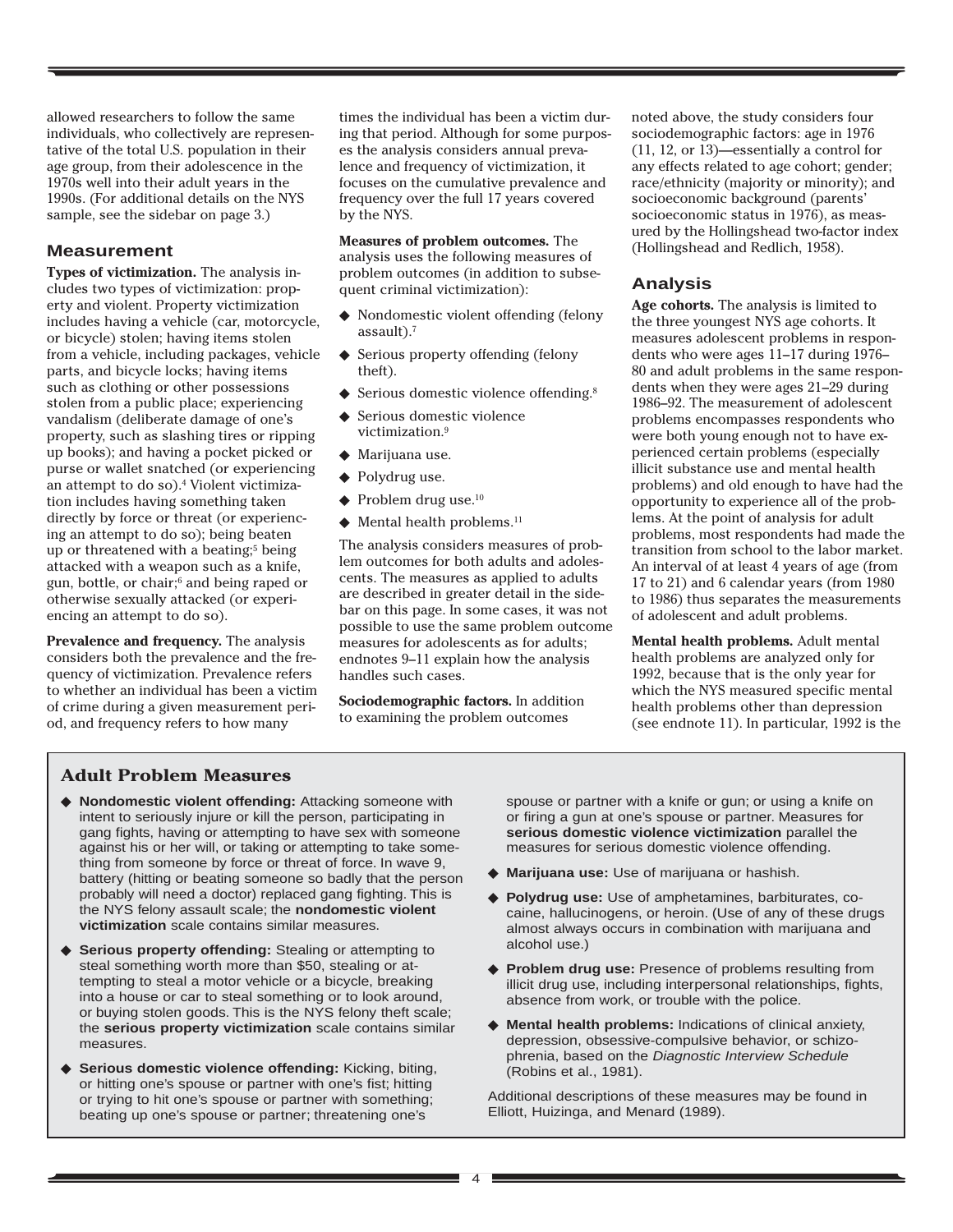only year for which the NYS measured PTSD. The 1992 measures, however, include both past-year prevalence and ever-prevalence of anxiety, depression, and PTSD.

**Logistic regression models.** To examine the relationship of victimization to other problems as the sample develops from adolescence to adulthood, the analysis uses logistic regression models (Hosmer and Lemeshow, 1989; Menard, 1995) to explore the prevalence of specific problems in adulthood. In each model, the dependent variable is the prevalence of an adult problem outcome, and the independent variables (i.e., the possible predictors of that problem) are the prevalence of the same (or comparable) problem during adolescence, the prevalence of violent victimization and property victimization during adolescence,12 and the sociodemographic variables mentioned earlier. The analysis focuses on the prevalence of problem behaviors and conditions in adolescence and adulthood rather than their frequency (see explanation of prevalence and frequency on page 4). This focus ensures consistency across the different problem measures. It also reflects the author's primary interest in exploring the continuity of problem behaviors and conditions from adolescence to adulthood (i.e., whether a problem persists rather than how many times it occurs).

# **Findings**

#### **Problem Outcomes in Adolescence and Adulthood: Summary of Prevalence and Odds**

Table 1 shows the prevalence and odds of each problem outcome during adolescence and adulthood. Prevalence refers to the probability of experiencing a particular outcome. Odds compare the probability of experiencing an outcome with the probability of not experiencing it; mathematically, odds are equal to  $p/(1-p)$  (prevalence divided by 1 minus the prevalence). For example, the prevalence and odds of violent victimization during adolescence are 0.683 and 2.155 (0.683/ [1–0.683]), respectively. This means that almost 7 out of 10 sample members were victims of a violent crime when they were adolescents and that the odds of being a victim of a violent crime during adolescence are a little more than 2 to 1. In contrast, the prevalence and odds of violent victimization during adulthood are much lower—only 0.353 and 0.546, respectively.

Table 1 shows that, except for marijuana and polydrug use, the prevalence of the problem outcomes is lower during adulthood than during adolescence.

#### **Physical and Financial Consequences**

Table 2 (pages 6–7) presents information on the physical and financial consequences of the most recent victimization

incidents reported by NYS respondents in 1989 and 1992, when they were 24 to 33 years old. (Data from the 1989 and 1992 waves were selected for analysis because these two waves provide the most extensive information about respondents' victimization experiences.) Table 2 includes information for specific offenses about the presence of firearms or other weapons, the extent of physical injury (for violent

#### **Table 1: Adolescent and Adult Outcome Measures—Probabilities**

| <b>Problem Outcome</b>                   | <b>Prevalence</b> | <b>Odds</b> |
|------------------------------------------|-------------------|-------------|
| Violent offending (felony assault)       |                   |             |
| Adolescent                               | 0.328             | 0.488       |
| Adult                                    | 0.106             | 0.119       |
| Property offending (felony theft)        |                   |             |
| Adolescent                               | 0.232             | 0.302       |
| Adult                                    | 0.110             | 0.124       |
| Marijuana use                            |                   |             |
| Adolescent                               | 0.441             | 0.789       |
| Adult                                    | 0.466             | 0.873       |
| Polydrug use                             |                   |             |
| Adolescent                               | 0.173             | 0.209       |
| Adult                                    | 0.300             | 0.429       |
| Problem drug use                         |                   |             |
| Adolescent                               | <b>NA</b>         | <b>NA</b>   |
| Adult                                    | 0.218             | 0.279       |
| Serious domestic violence perpetration   |                   |             |
| Adolescent                               | NA                | NA          |
| Adult                                    | 0.208             | 0.263       |
| Serious domestic violence victimization  |                   |             |
| Adolescent                               | <b>NA</b>         | <b>NA</b>   |
| Adult                                    | 0.266             | 0.362       |
| <b>Violent victimization</b>             |                   |             |
| Adolescent                               | 0.683             | 2.155       |
| Adult                                    | 0.353             | 0.546       |
| <b>Property victimization</b>            |                   |             |
| Adolescent                               | 0.831             | 4.917       |
| Adult                                    | 0.625             | 1.667       |
| <b>Adolescent mental health problems</b> | 0.223             | 0.287       |
| <b>Adult mental health problems</b>      |                   |             |
| <b>Anxiety</b>                           |                   |             |
| Ever                                     | 0.054             | 0.057       |
| 1992                                     | 0.033             | 0.034       |
| <b>Depression</b>                        |                   |             |
| Ever                                     | 0.137             | 0.159       |
| 1992                                     | 0.092             | 0.101       |
| Posttraumatic stress disorder            |                   |             |
| Ever                                     | 0.094             | 0.104       |
| 1992                                     | 0.047             | 0.049       |
|                                          |                   |             |

Note: Prevalence refers to the probability of experiencing an outcome. Odds compare the probability of experiencing an outcome with the probability of not experiencing the outcome. See discussion of prevalence and odds on this page.

NA = not applicable.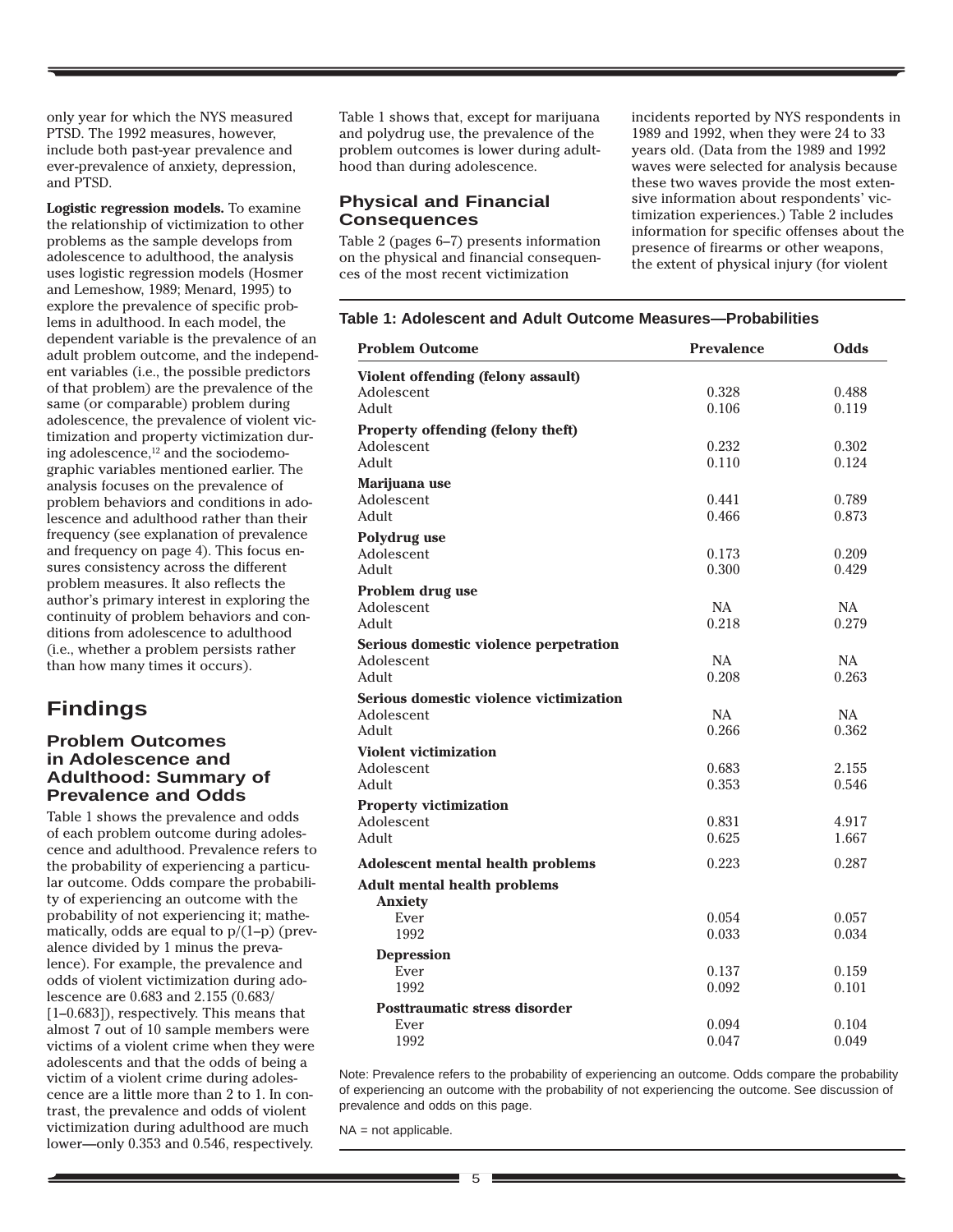offenses), and the dollar value of lost or damaged property (for property offenses). Even though NYS data (like NCVS data) include both completed offenses and unsuccessful attempts, the offenses listed in table 2 generally are nontrivial events that would result in police intervention if detected by or reported to the police.

Table 2 shows that in most instances of sexual assault (17, or about 90 percent of the 19 incidents reported), no weapon was used; however, a firearm was used in 1 incident and a weapon other than a firearm was used in another. Sexual assault victims suffered some injury in about twothirds (12) of the 18 incidents with followup data on injury; the injury was serious in 2 incidents. For aggravated assault, a firearm was used in one of every five incidents, and other weapons were involved in nearly all the rest. Most assaults were unsuccessful, in the sense that no injury resulted; however, in about 15–20 percent of the incidents, the victim was seriously injured. In addition, the distribution of injury outcomes for aggravated assault appears to be statistically "bimodal" (symmetrical, with two predominant peaks) the outcome tends to be either no injury at all or serious injury. For battery, the rate of serious injury is similar to that of aggravated assault, but the percentage of incidents with no injury is lower, and the percentage of incidents with some injury is more similar to the percentage with serious injury. In most incidents of battery (about 90 percent), no weapon was present.

Robberies typically involved no weapon and no injury but a property loss of more than \$100. Most incidents of motor vehicle or bicycle theft and vandalism involved property loss of more than \$100 (one-third of motor vehicle thefts involved property loss of more than \$1,000), whereas most pickpocket and purse-snatching offenses involved losses of less than \$50, and most thefts from a vehicle or public place involved losses of more than \$50.

**Comparisons With NCVS.** Overall, the rates of injury reported by NYS respondents are somewhat higher than those reported by NCVS respondents, but the rates of serious injury for NYS respondents, particularly for victims of aggravated assault and battery, are comparable to the percentage of victims needing medical care, as reported for the NCVS by Klaus (1994). NYS estimates of financial loss per offense are consistent with NCVS estimates, with variations that one might

#### **Table 2: Physical and Financial Consequences of Victimization Incidents, by Offense: 1989 and 1992**

|                                | Use of Weapon (% of Offenses) |                |              |  |  |
|--------------------------------|-------------------------------|----------------|--------------|--|--|
| <b>Offense</b>                 | <b>None</b>                   | <b>Firearm</b> | <b>Other</b> |  |  |
| <b>Sexual assault</b>          |                               |                |              |  |  |
| $(n=19)$ <sup>§</sup>          | 89.5                          | 5.3            | 5.3          |  |  |
| <b>Aggravated assault</b>      |                               |                |              |  |  |
| 1989 $(n=37)$                  | 13.5                          | 21.6           | 64.9         |  |  |
| 1992 $(n=33)$                  | 0.0                           | 18.2           | 81.8         |  |  |
| <b>Battery</b>                 |                               |                |              |  |  |
| 1989 $(n=124)$                 | 91.1                          | 4.0            | 4.9          |  |  |
| 1992 $(n=106)$                 | 88.6                          | 4.8            | 6.6          |  |  |
| <b>Robbery</b>                 |                               |                |              |  |  |
| 1989 $(n=53)$                  | 81.4                          | 8.6            | 10.0         |  |  |
| 1992 $(n=56)$                  | 74.5                          | 9.1            | 16.4         |  |  |
| Motor vehicle or bicycle theft |                               |                |              |  |  |
| 1989 $(n=54)$                  | <b>NA</b>                     | <b>NA</b>      | <b>NA</b>    |  |  |
| 1992 $(n=70)$                  | <b>NA</b>                     | <b>NA</b>      | <b>NA</b>    |  |  |
| Theft from a vehicle           |                               |                |              |  |  |
| 1989 $(n=179)$                 | <b>NA</b>                     | <b>NA</b>      | <b>NA</b>    |  |  |
| 1992 $(n=161)$                 | <b>NA</b>                     | NA             | <b>NA</b>    |  |  |
| Theft from a public place      |                               |                |              |  |  |
| 1989 $(n=58)$                  | <b>NA</b>                     | <b>NA</b>      | <b>NA</b>    |  |  |
| 1992 $(n=52)$                  | <b>NA</b>                     | <b>NA</b>      | <b>NA</b>    |  |  |
| Pickpocket or purse snatching  |                               |                |              |  |  |
| 1989 $(n=34)$                  | <b>NA</b>                     | <b>NA</b>      | <b>NA</b>    |  |  |
| 1992 $(n=23)$                  | <b>NA</b>                     | NA             | NA           |  |  |
| <b>Vandalism (destruction</b>  |                               |                |              |  |  |
| of or damage to property)      |                               |                |              |  |  |
| 1989 $(n=166)$                 | <b>NA</b>                     | <b>NA</b>      | <b>NA</b>    |  |  |
| 1992 $(n=166)$                 | <b>NA</b>                     | <b>NA</b>      | <b>NA</b>    |  |  |

expect (e.g., more than half of the NYS pickpocket or purse-snatching victimizations, but fewer than 10 percent of the NYS motor vehicle or bicycle theft victimizations, involved losses of less than \$50).

#### **Relationship of Victimization to Other Problems in Adolescence and Adulthood**

Table 3 (page 8) presents correlations between being a victim of violent crime and property crime and being involved in other problems, shown separately for adolescents and adults. Both prevalence (whether a respondent had a particular problem) and frequency (the number of times the respondent had the problem) are considered.13

The table shows that, for the most part, the prevalence and frequency of violent and property crime victimization are positively and significantly correlated with the prevalence and frequency of the other

problems. The major exception is the prevalence of violent victimization in adulthood, which has no significant correlation with most of the other problem measures in adulthood.

Most illegal behaviors are correlated more strongly with violent victimization than with property victimization. The exceptions are polydrug use and problem drug use in adulthood, both of which are more strongly correlated with property victimization than with violent victimization.

Mental health problems in adolescence are clearly more closely correlated with violent victimization than with property victimization. For adults, the only statistically significant correlation with anxiety is that between frequency of violent victimization and ever-prevalence of anxiety. Depression in adults is more closely correlated with violent victimization than with property victimization (except for the nonsignificant correlation between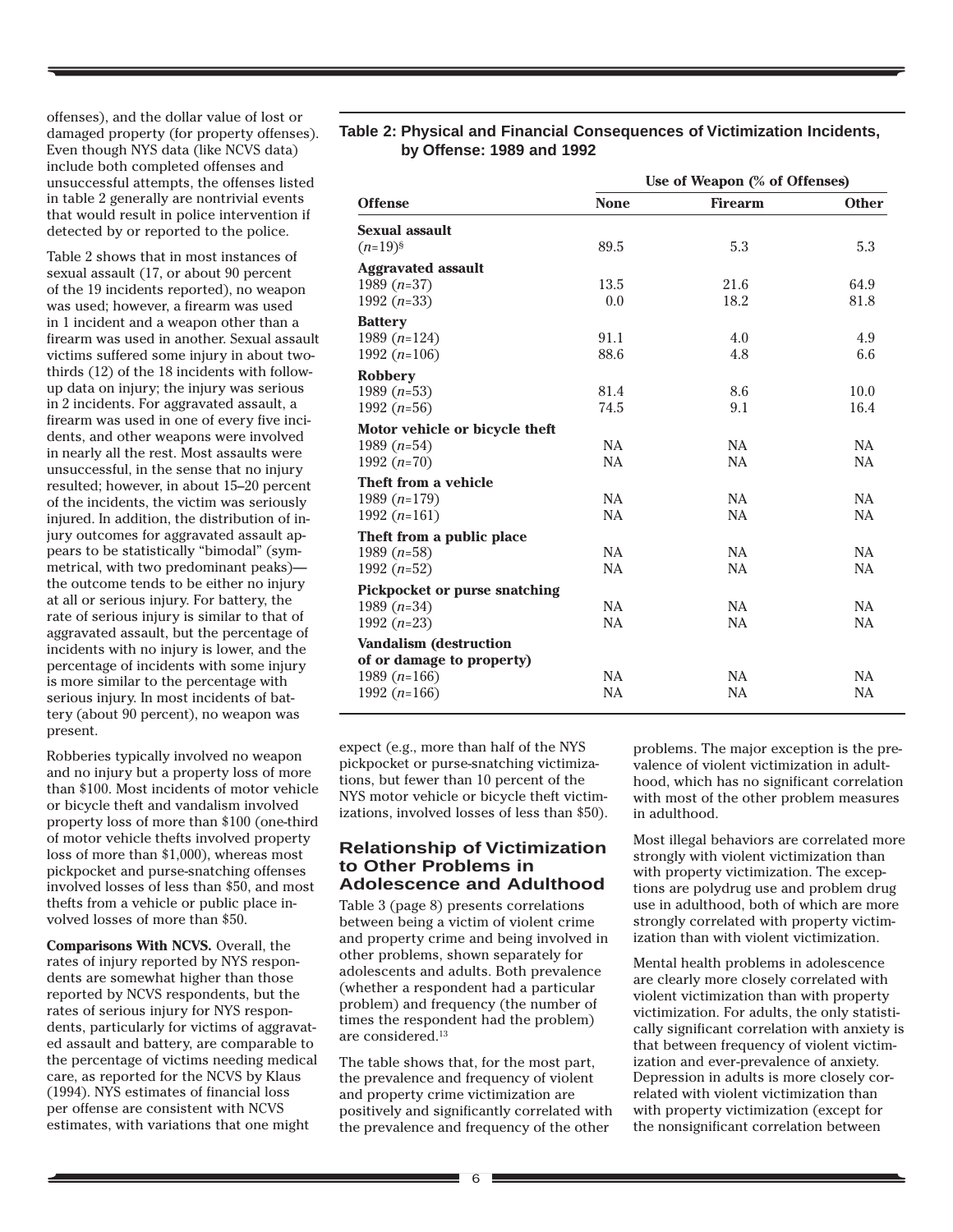|  | Table 2— <i>Continued</i> |
|--|---------------------------|
|--|---------------------------|

| Consequences of Offense (% of Offenses) |           |                      |                    |            |           |           |
|-----------------------------------------|-----------|----------------------|--------------------|------------|-----------|-----------|
| <b>Injury</b>                           |           |                      | <b>Dollar Loss</b> |            |           |           |
| <b>None</b>                             | Minor*    | Serious <sup>†</sup> | $50$               | $50 - 100$ | >100      | $>1,000*$ |
| 44.4                                    | 44.4      | 11.1                 | NA                 | NA         | <b>NA</b> | NA        |
| 78.4                                    | 0.0       | 21.6                 | NA                 | NA         | NA        | <b>NA</b> |
| 78.1                                    | 6.3       | 15.6                 | NA                 | NA         | <b>NA</b> | <b>NA</b> |
| 65.0                                    | 14.6      | 20.3                 | NA                 | NA         | NA        | NA        |
| 69.8                                    | 14.2      | 16.0                 | NA                 | NA         | <b>NA</b> | NA        |
| 84.1                                    | 8.7       | 7.2                  | 43.4               | 7.5        | 49.1      | NA        |
| 91.1                                    | 5.3       | 3.6                  | 29.7               | 10.8       | 59.5      | NA        |
| NA                                      | <b>NA</b> | <b>NA</b>            | 7.4                | 16.7       | 75.9      | $31.5*$   |
| <b>NA</b>                               | <b>NA</b> | <b>NA</b>            | 8.2                | 14.2       | 77.6      | 49.0*     |
| NA                                      | <b>NA</b> | <b>NA</b>            | 25.1               | 20.7       | 54.2      | NA        |
| NA                                      | <b>NA</b> | NA                   | 35.2               | 23.3       | 41.5      | NA        |
| NA                                      | <b>NA</b> | <b>NA</b>            | 43.1               | 19.0       | 37.9      | NA        |
| <b>NA</b>                               | <b>NA</b> | NA                   | 53.3               | 26.7       | 20.0      | NA        |
| NA                                      | NA        | <b>NA</b>            | 61.8               | 14.7       | 23.5      | NA        |
| NA                                      | NA        | <b>NA</b>            | 73.3               | 13.4       | 13.3      | NA        |
| NA                                      | <b>NA</b> | NA                   | 24.1               | 18.1       | 57.8      | NA        |
| <b>NA</b>                               | <b>NA</b> | NA                   | 20.9               | 18.3       | 60.8      | NA        |

Note: Percentages may not total 100 percent because of rounding.

NA = Not asked for this offense.

Minor injury includes being knocked down or bruised but excludes more serious injuries.

† Serious injury includes any of the following: being cut or bleeding, unconscious, or hospitalized or

in need of medical attention.

‡ Motor vehicle theft only.

§ Data for sexual assault are combined for 1989 and 1992 because of the relatively small number of incidents (19 for the 2 years).

prevalence of violent victimization and past-year prevalence of anxiety). PTSD has no statistically significant correlation with prevalence of violent victimization; however, its strongest correlations are with frequency of violent victimization.

In general, in both adolescence and adulthood, the prevalence correlations between victimization and other problems are less than or equal to the frequency correlations. This indicates that within each of the two life stages, frequency (rather than prevalence) of victimization generally is a better predictor of both prevalence and frequency of other problems.

#### **Adolescent Risk Factors for Adult Problems**

Table 4 (page 9) shows the relationship between being a victim of violent crime and property crime as an adolescent and experiencing various problem outcomes as an adult—i.e., the "developmental comorbidity" of adolescent victimization and adult problems. The table analyzes the prevalence of the following adult problem outcomes: victimization by violent crime and property crime, domestic violence victimization and perpetration, violent offending (felony assault perpetration), property offending (felony theft perpetration), marijuana use, polydrug

use, and problem drug use. Table 5 (page 10) presents a similar analysis for adult mental health problems, including anxiety, depression, and PTSD.

The analysis focuses on prevalence rather than frequency, in part because prevalence data are available for all of the problems but frequency data are not (for some problems, only Likert-type scales are available instead of frequency; see endnote 13). In addition, as noted earlier, the present research focuses on whether (rather than how often) adolescent victims of crime experience various problem outcomes in adulthood.

**Violent victimization as a risk factor.** As shown in table 4, violent victimization during adolescence appears to be a risk factor for—and, given the combination of association, time ordering, and control for spuriousness (as discussed on page 3), a cause of—most of the adult problem outcomes measured: violent crime victimization, domestic violence perpetration and victimization, violent and property crime perpetration, and problem drug use. Only two of the adult outcomes in table 4 marijuana use and polydrug use—do not appear to be affected by violent victimization during adolescence.

**Risk factors for adult violent victimiza-**

**tion.** Victims of violence in adolescence also tend to be victims of violence in adulthood. The odds of adult violent victimization are more than twice as high for respondents who were victims of violence in adolescence than for those who were not. The odds of adult violent victimization are highest for the youngest age cohort and lowest for the oldest age cohort, probably reflecting the well-known pattern of decreasing victimization with age. The relationship between violent victimization in adulthood and victimizationage interaction in adolescence indicates that the pattern of higher adult victimization for adolescent victims is even more evident for respondents whose adolescent victimization occurred at an older age than for those who were victimized at a younger age. Again, this is consistent with what might be expected, given past research on the relationship between age and victimization.

**Risk factors for adult property victimization.** Predictably, property victimization (rather than violent victimization) during adolescence affects property victimization in adulthood. This finding offers evidence of continuity in victimization from adolescence to adulthood. Less predictably, the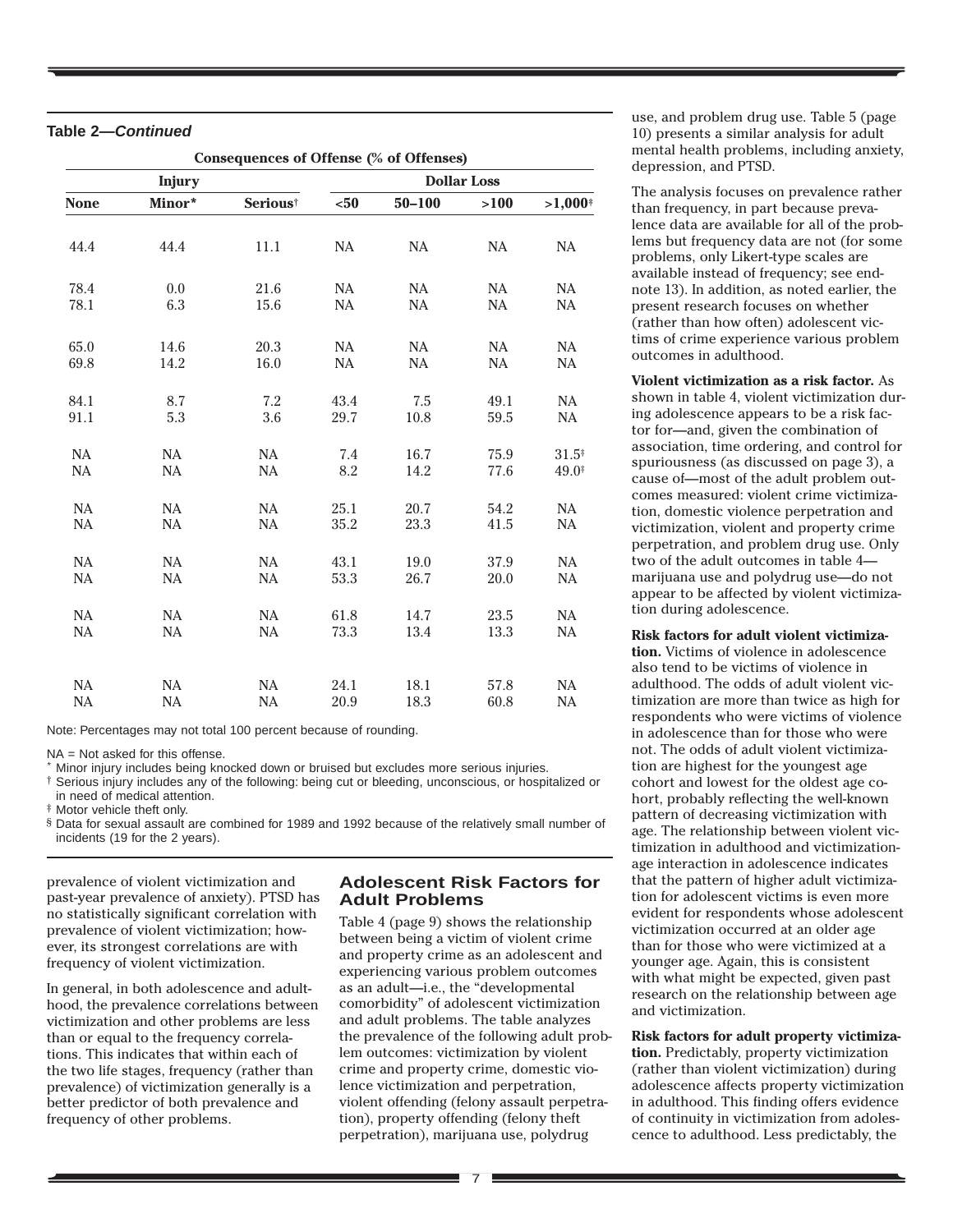#### **Table 3: Relationship of Victimization to Other Problems: Adolescents and Adults**

|                               | <b>Violent Victimization</b> |                  | <b>Property Victimization</b> |                  |  |
|-------------------------------|------------------------------|------------------|-------------------------------|------------------|--|
|                               | <b>Prevalence</b>            | <b>Frequency</b> | <b>Prevalence</b>             | <b>Frequency</b> |  |
| <b>Adolescent</b>             |                              |                  |                               |                  |  |
| <b>Felony</b> assault         |                              |                  |                               |                  |  |
| Prevalence                    | 0.23                         | 0.41             | 0.16                          | 0.28             |  |
| Log frequency                 | 0.24                         | 0.50             | 0.14                          | 0.34             |  |
| <b>Felony theft</b>           |                              |                  |                               |                  |  |
| Prevalence                    | 0.23                         | 0.37             | 0.14                          | 0.33             |  |
| Log frequency                 | 0.19                         | 0.42             | 0.12                          | 0.34             |  |
| Marijuana use                 |                              |                  |                               |                  |  |
| Prevalence                    | 0.15                         | 0.24             | 0.10                          | 0.19             |  |
| Log frequency                 | 0.12                         | 0.26             | 0.11                          | 0.20             |  |
|                               |                              |                  |                               |                  |  |
| Polydrug use                  |                              |                  |                               |                  |  |
| Prevalence                    | 0.09                         | 0.24             | 0.11                          | 0.18             |  |
| Log frequency                 | 0.08                         | 0.25             | 0.07                          | 0.17             |  |
| <b>Mental health problems</b> |                              |                  |                               |                  |  |
| Prevalence                    | 0.10                         | 0.22             | $(-0.02)$                     | 0.06             |  |
| Parent assessment             | 0.16                         | 0.16             | (0.06)                        | 0.12             |  |
| <b>Adult</b>                  |                              |                  |                               |                  |  |
| <b>Domestic violence</b>      |                              |                  |                               |                  |  |
| Victimization prevalence      | 0.15                         | 0.43             | 0.19                          | 0.16             |  |
| Perpetration prevalence       | (0.05)                       | 0.29             | (0.04)                        | (0.04)           |  |
| <b>Felony</b> assault         |                              |                  |                               |                  |  |
| Prevalence                    | (0.06)                       | 0.36             | 0.11                          | 0.10             |  |
| Log frequency                 | (0.07)                       | 0.36             | 0.11                          | 0.07             |  |
|                               |                              |                  |                               |                  |  |
| <b>Felony theft</b>           |                              |                  |                               |                  |  |
| Prevalence                    | (0.02)                       | 0.18             | 0.21                          | 0.19             |  |
| Log frequency                 | (0.03)                       | 0.20             | 0.17                          | 0.18             |  |
| Marijuana use                 |                              |                  |                               |                  |  |
| Prevalence                    | (0.06)                       | 0.16             | 0.09                          | 0.09             |  |
| Log frequency                 | 0.12                         | 0.17             | 0.10                          | 0.10             |  |
| Polydrug use                  |                              |                  |                               |                  |  |
| Prevalence                    | 0.09                         | 0.14             | 0.12                          | 0.15             |  |
| Log frequency                 | 0.10                         | 0.13             | 0.14                          | 0.16             |  |
| Problem drug use prevalence   | 0.09                         | 0.13             | 0.14                          | 0.17             |  |
| <b>Anxiety</b>                |                              |                  |                               |                  |  |
| Ever-prevalence               | $(-0.00)$                    | 0.07             | (0.01)                        | (0.03)           |  |
| Past-year prevalence          | (0.00)                       | (0.06)           | $(-0.01)$                     | (0.00)           |  |
| <b>Depression</b>             |                              |                  |                               |                  |  |
| Ever-prevalence               | 0.11                         | $0.16\,$         | 0.08                          | 0.11             |  |
| Past-year prevalence          | (0.02)                       | 0.16             | 0.08                          | $0.07\,$         |  |
| Posttraumatic stress disorder |                              |                  |                               |                  |  |
|                               |                              |                  | 0.10                          | 0.12             |  |
| Ever-prevalence               | (0.01)                       | 0.18             |                               |                  |  |
| Past-year prevalence          | (0.02)                       | $0.15\,$         | $0.12\,$                      | 0.12             |  |

Note: All figures are cumulative (i.e., they reflect the respondents' total experiences from their first NYS interview as an adolescent through their last interview either as an adolescent or an adult). The figures are zero-order correlations (Pearson's r values), which means that each figure reflects a linear relationship between just two variables (e.g., prevalence of violent victimization and prevalence of felony assault), without accounting for any of the other variables. The figures in parentheses are neither statistically significant nor marginally significant (with  $p \le 0.05$  representing statistical significance and  $p \leq 0.10$  representing marginal significance); all other figures (those not in parentheses) are at least marginally significant.

Prevalence refers to whether a respondent had a particular problem. Frequency refers to the number of times the respondent had the problem. Frequency data have been adjusted mathematically (by logarithmic transformation) to reduce their skewness (i.e., lack of symmetry in the distribution); the adjustment also gives more weight to lower frequencies, because lower frequency estimates of offending have been shown to be more reliable than higher frequency estimates in the NYS data (Huizinga and Elliott, 1986).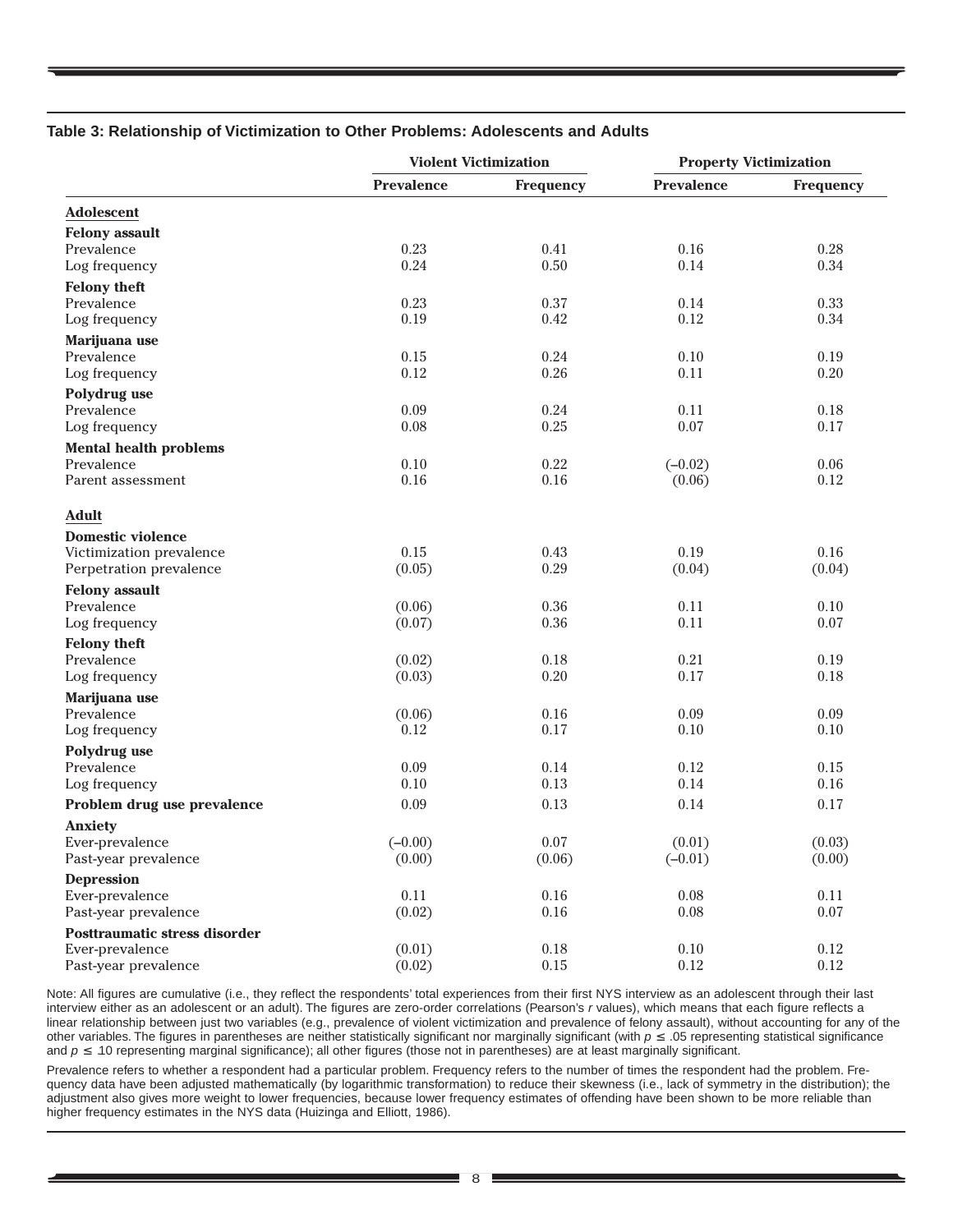| <b>Adult Problem Outcome</b><br>(Dependent Variable) | $R_{I}^2$ | <b>Adolescent Experience/Characteristic</b><br>(Independent Variable) | <b>Odds Ratio<sup>†</sup></b> | $p(\mathbf{r})^*$ |
|------------------------------------------------------|-----------|-----------------------------------------------------------------------|-------------------------------|-------------------|
| Violent victimization $(n=506)$                      | 0.042     | Violent victimization                                                 | 2.2513                        | 0.0001            |
|                                                      |           | Age in 1976: 11                                                       | 2.3190                        | 0.0024            |
|                                                      |           | 12                                                                    | 0.8596                        |                   |
|                                                      |           | 13                                                                    | 0.5016                        |                   |
|                                                      |           | Victimization-age interaction                                         | 1.8335                        | 0.0278            |
| Property victimization<br>$(n=507)$                  | 0.012     | Property victimization                                                | 1.9431                        | 0.0045            |
| Domestic violence                                    | 0.059     | Violent victimization                                                 | 1.7038                        | 0.0537            |
| victimization $(n=491)$                              |           | Violent offending (felony assault)                                    | 1.4827                        | 0.0960            |
|                                                      |           | Male                                                                  | 1.9231                        | 0.0046            |
|                                                      |           | Parents' socioeconomic status                                         | 0.9780                        | 0.0022            |
| Domestic violence<br>perpetration $(n=491)$          | 0.081     | Violent offending<br>(felony assault)                                 | 2.1013                        | 0.0048            |
|                                                      |           | Violent victimization                                                 | 1.7496                        | 0.0479            |
|                                                      |           | Male                                                                  | 0.2269                        | 0.0000            |
| Violent offending<br>(felony assault) $(n=496)$      | 0.148     | Violent offending<br>(felony assault)                                 | 3.7906                        | 0.0000            |
|                                                      |           | Violent victimization                                                 | 3.5361                        | 0.0086            |
|                                                      |           | Male                                                                  | 2.2081                        | 0.0196            |
|                                                      |           | Parents' socioeconomic status                                         | 0.9784                        | 0.0303            |
| Property offending<br>(felony theft) $(n=505)$       | 0.119     | Property offending<br>(felony theft)                                  | 2.4893                        | 0.0034            |
|                                                      |           | Violent victimization                                                 | 2.8771                        | 0.0115            |
|                                                      |           | Male                                                                  | 2.7919                        | 0.0011            |
|                                                      |           | Nonwhite                                                              | 2.1114                        | 0.0377            |
| Marijuana use $(n=505)$                              | 0.085     | Marijuana use                                                         | 3.7469                        | 0.0000            |
|                                                      |           | Property victimization                                                | 1.8716                        | 0.0125            |
| Polydrug use $(n=502)$                               | 0.082     | Polydrug use                                                          | 1.7995                        | 0.0525            |
|                                                      |           | Marijuana use                                                         | 3.2670                        | 0.0000            |
| Problem drug use $(n=502)$                           | 0.117     | Marijuana use                                                         | 1.7724                        | 0.0431            |
|                                                      |           | Polydrug use                                                          | 3.6031                        | 0.0000            |
|                                                      |           | Violent victimization                                                 | 1.8810                        | 0.0378            |
|                                                      |           | Male                                                                  | 1.5918                        | 0.0537            |

#### **Table 4: Adolescent Risk Factors for Adult Victimization, Offending, and Drug Use**

\* R<sub>L</sub><sup>2</sup> (explained variation) indicates the strength of the relationship between each adult problem outcome and the set of adolescent predictors, taken as a group. It is the percentage reduction in error of prediction. For example, an  $R<sub>L</sub><sup>2</sup>$  of 0.117 for problem drug use indicates that it is possible to reduce the error in predicting adult problem drug use by 11.7 percent if it is known whether the respondent is male and whether he or she was a victim of violence, a marijuana user, or a polydrug user in adolescence.

† Odds ratios represent the factor by which to multiply the odds of a particular outcome for each predictor (e.g., being a victim of violence in adolescence multiplies the odds of being a problem drug user in adulthood by a factor of 1.88).

The p(Ir) (the likelihood ratio criterion) indicates the extent to which the predictive effects of the adolescent variables are statistically significant. Backward stepwise elimination based on  $p($ lr) was used to remove effects that were neither statistically significant nor marginally significant (with  $p ≤ .05$  representing statistical significance and  $p ≤ .10$  representing marginal significance) from the model.

other variables in the analysis do not appear to affect property victimization in adulthood.

**Risk factors for adult domestic violence victimization and perpetration.** As shown in table 4, the odds of being a victim of domestic violence as an adult are increased by a factor of about 1.7 by being a victim of violent crime as an adolescent and by a factor of about 1.5 by being a perpetrator of such a crime as an adolescent.

Similarly, the odds of being a perpetrator of domestic violence as an adult are increased by a factor of 1.7 by being a victim of violent crime as an adolescent and are doubled by being a perpetrator of violent crime as an adolescent. Being both a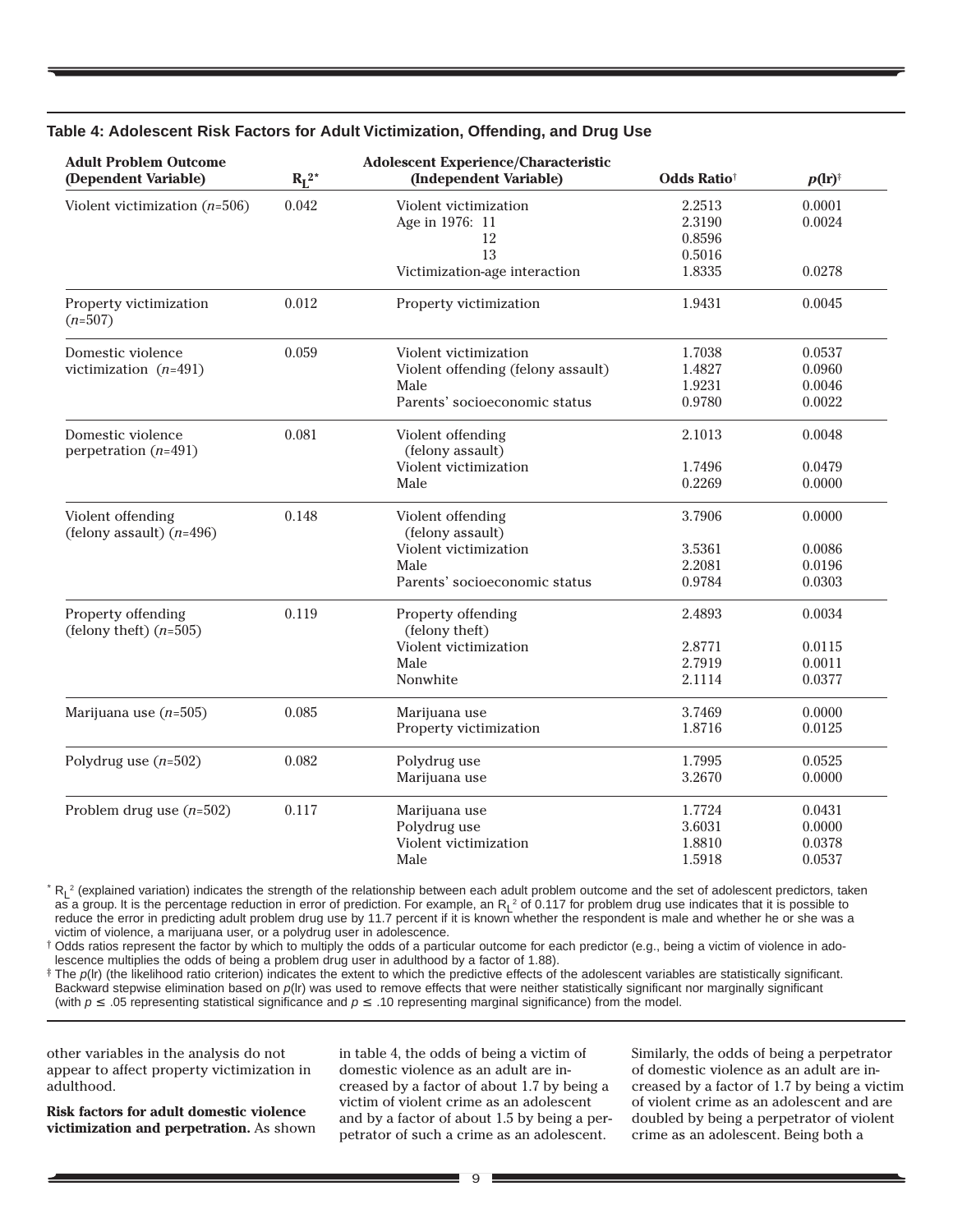| <b>Adult Mental Health Problem</b><br>$R_L^2$<br>(Dependent Variable) |       | <b>Adolescent Experience/Characteristic</b><br>(Independent Variable) | <b>Odds Ratio<sup>®</sup></b> |        |  |
|-----------------------------------------------------------------------|-------|-----------------------------------------------------------------------|-------------------------------|--------|--|
| Anxiety, ever $(n=538)$                                               | 0.055 | Mental health problems                                                | 2.8722                        | 0.0139 |  |
|                                                                       |       | Age in 1976: 11                                                       | 0.6199                        | 0.0434 |  |
|                                                                       |       | 12                                                                    | 0.8267                        |        |  |
|                                                                       |       | 13                                                                    | 1.9514                        |        |  |
| Anxiety, 1992 $(n=538)$                                               | 0.106 | Mental health problems                                                | 3.7808                        | 0.0114 |  |
|                                                                       |       | Age in 1976: 11                                                       | 0.2604                        | 0.0060 |  |
|                                                                       |       | 12                                                                    | 1.2528                        |        |  |
|                                                                       |       | 13                                                                    | 3.0649                        |        |  |
| Depression, ever $(n=556)$                                            | 0.045 | Parent assessment of child as<br>"messed up," "needs help,"           |                               |        |  |
|                                                                       |       | "has a lot of problems"                                               | 1.1575                        | 0.0008 |  |
|                                                                       |       | Male                                                                  | 0.4393                        | 0.0015 |  |
| Depression, 1992 $(n=556)$                                            | 0.058 | Parent assessment of child as<br>"messed up," "needs help,"           |                               |        |  |
|                                                                       |       | "has a lot of personal problems"                                      | 1.1451                        | 0.0372 |  |
|                                                                       |       | Mental health problems                                                | 2.0100                        | 0.0103 |  |
|                                                                       |       | Male                                                                  | 0.4735                        | 0.0169 |  |
| Posttraumatic stress                                                  | 0.105 | Mental health problems                                                | 2.1811                        | 0.0175 |  |
| disorder, ever $(n=556)$                                              |       | Violent victimization                                                 | 2.1528                        | 0.0366 |  |
|                                                                       |       | Male                                                                  | 0.3736                        | 0.0020 |  |
|                                                                       |       | Parents' socioeconomic status                                         | 0.9723                        | 0.0040 |  |
|                                                                       |       | Age in 1976: 11                                                       | 0.8495                        | 0.0921 |  |
|                                                                       |       | 12                                                                    | 0.7569                        |        |  |
|                                                                       |       | 13                                                                    | 1.5552                        |        |  |
| Posttraumatic stress                                                  | 0.101 | Mental health problems                                                | 2.2905                        | 0.0662 |  |
| disorder, 1992 $(n=556)$                                              |       | Male                                                                  | 0.3615                        | 0.0250 |  |
|                                                                       |       | Parents' socioeconomic status                                         | 0.9727                        | 0.0472 |  |
|                                                                       |       | Age in 1976: 11                                                       | 0.4301                        | 0.0473 |  |
|                                                                       |       | 12                                                                    | 1.2801                        |        |  |
|                                                                       |       | 13                                                                    | 1.8161                        |        |  |

#### **Table 5: Adolescent Risk Factors for Adult Mental Health Problems**

 $*$  R<sub>L</sub><sup>2</sup> (explained variation) indicates the strength of the relationship between each adult problem outcome and the set of adolescent predictors, taken as a group. It is the percentage reduction in error of prediction. For example, an R<sub>L</sub><sup>2</sup> of 0.105 for ever having posttraumatic stress disorder (PTSD) indicates that it is possible to reduce the error in predicting ever having PTSD if it is known whether the respondent is male, how old the respondent was in 1976, what the respondent's parents' socioeconomic status is, and whether the respondent was a victim of violence or had mental health problems in adolescence.

† Odds ratios represent the factor by which to multiply the odds of a particular outcome for each predictor (e.g., being a victim of violence in adolescence multiplies the odds of ever having PTSD by the time one reaches adulthood by a factor of 2.15).

The  $p(\mathbf{r})$  (the likelihood ratio criterion) indicates the extent to which the predictive effects of the adolescent variables are statistically significant. Backward stepwise elimination based on  $p(\mathbf{r})$  was used to remove effects that were neither statistically significant nor marginally significant (with  $p \leq .05$  representing statistical significance and  $p \leq .10$  representing marginal significance) from the model.

perpetrator and a victim of violent crime during adolescence more than doubles the odds of being a victim of domestic violence in adulthood and more than triples the odds of being a perpetrator of domestic violence in adulthood.

Table 4 also shows that being male nearly doubles the odds of being a victim of domestic violence as an adult but decreases the odds of perpetrating domestic

violence. This finding, although contrary to public perception, is consistent with findings of national surveys in the United States (Fagan and Browne, 1994; Morse, 1995) and New Zealand (Magdol et al., 1997). As Morse (1995) explains, females hit more often than males, but males do more damage when they hit. Morse's observation, together with the wide range of incidents included in the NYS definition of serious domestic violence (see sidebar on page 4), provides important context for interpreting the gender-related findings in this paragraph.

Table 4 also shows that having parents of lower socioeconomic status is associated with a slightly higher probability of being a victim of domestic violence as an adult. This association, although weak, is consistent with other research findings about domestic violence.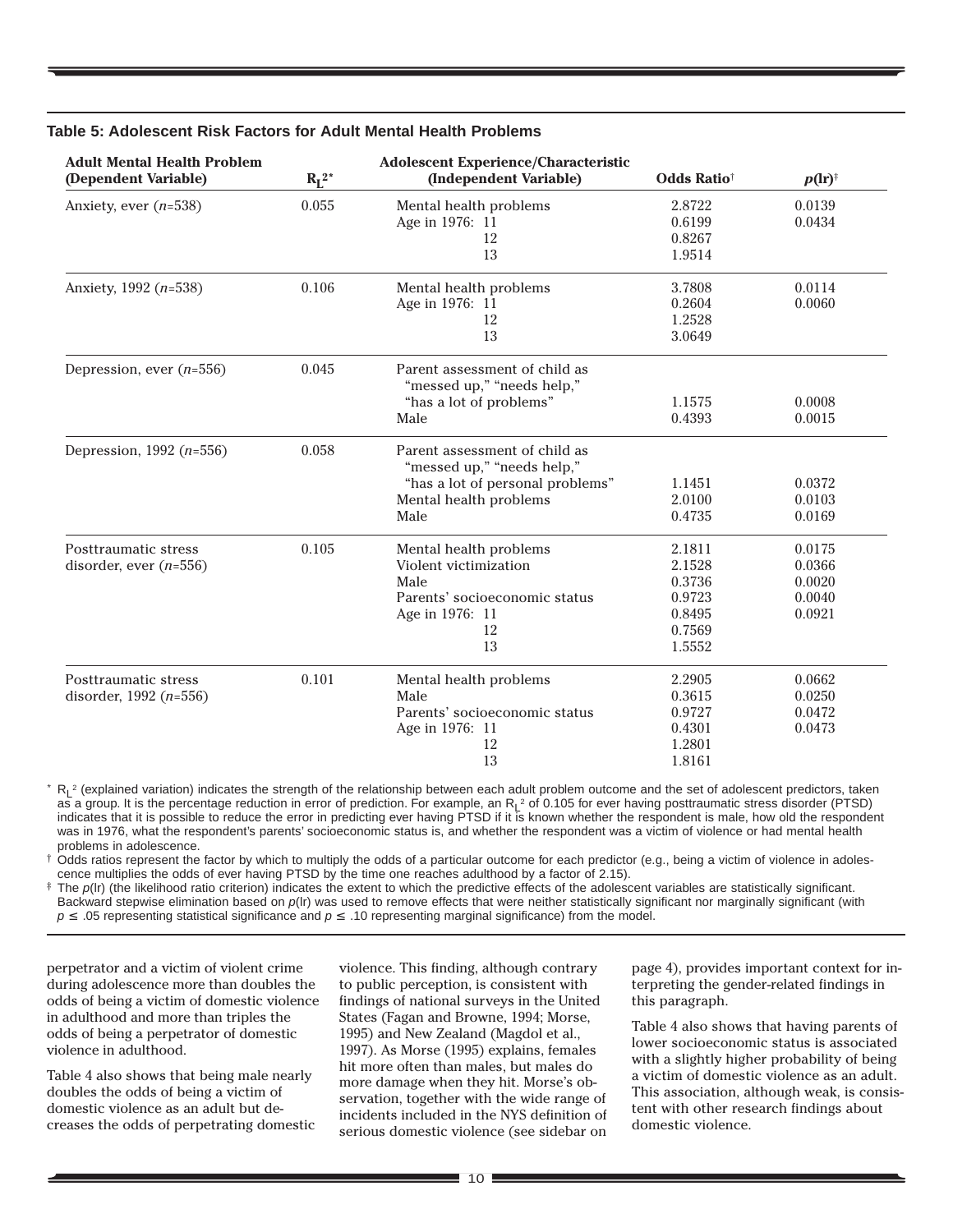**Risk factors for adult violent offending.**

As shown in table 4, being either a perpetrator or a victim of violent crime as an adolescent increases the odds of being a perpetrator of violent crime as an adult by a factor of about 3.5. Being both a perpetrator and a victim of violent crime as an adolescent increases the odds of perpetrating a violent crime as an adult by a factor of 13 (calculated by multiplying the odds ratio for the two risk factors). Being male doubles the odds of violent offending as an adult, and having parents of higher socioeconomic status slightly (but statistically significantly) decreases the odds of violent offending as an adult.

**Risk factors for adult property offending.**

Table 4 shows that the odds of property offending as an adult are more than doubled by being a property offender as an adolescent and nearly tripled by being a victim of violent crime as an adolescent. Being male triples the odds of adult property offending. Being nonwhite doubles the odds of adult property offending (but does not affect the odds of adult violent offending).

**Risk factors for adult drug use.** As shown in table 4, marijuana use and property victimization during adolescence appear to be the only statistically significant risk factors for adult marijuana use. (Why property victimization should predict marijuana use is unclear; this relationship deserves further exploration.) Both marijuana use and polydrug use during adolescence are risk factors for both polydrug use and problem drug use in adulthood. Because polydrug use very rarely occurs without prior marijuana use (Elliott, Huizinga, and Menard, 1989), this relationship is to be expected. Although violent victimization during adolescence does not affect simple use of illicit drugs in adulthood, it nearly doubles the odds of problem use in adulthood. Being male increases the odds of problem drug use in adulthood by a factor of about 1.5.

**Socioeconomic status and race/ethnicity as risk factors for adult offending.** Given the findings regarding socioeconomic status (which affects adult violent offending but not adult property offending) and race/ethnicity (which affects adult property offending but not adult violent offending), it may be useful to explore these relationships in more detail in future research. The findings do reveal, however, at least a slight tendency for adult offenders to be drawn disproportionately from

respondents who have suffered socioeconomic disadvantage or who are members of racial/ethnic minority groups. This conclusion contrasts with other findings that show no direct relationship between adolescent offending and either socioeconomic status or race/ethnicity (Elliott, Huizinga, and Menard, 1989). The full impact of socioeconomic disadvantage or minority group membership may not be realized until the adult years.

**Adolescent risk factors for mental health problems.** Table 5 shows that adult respondents who have been victims of violence during adolescence are twice as likely as others to report ever having had symptoms of PTSD. Violent victimization during adolescence is not, however, predictive of adult anxiety, depression, or past-year PTSD. This finding is consistent with the literature suggesting that PTSD is usually a short-term effect of violent victimization.

Table 5 also shows that adolescent mental health problems are predictive of all the adult mental health problems studied, as would be expected. In addition, age cohort appears to be predictive of adult anxiety and PTSD, gender is predictive of adult depression and PTSD (both are less common in males), and socioeconomic status is weakly predictive of PTSD (higher socioeconomic status was associated with slightly lower odds of adult PTSD).

**Continuity of problems.** Tables 4 and 5 show that, as expected, problem behaviors and experiences evidence continuity from adolescence to adulthood. For all of the adult problem outcomes analyzed in table 4, having a similar type of problem during adolescence is a risk factor. For example, violent offending during adolescence is related to both felony assault and domestic violence perpetration during adulthood, and both marijuana and polydrug use in adolescence are related to problem drug use in adulthood.14 As shown in table 5, adolescent mental health problems, as assessed by respondents and by their parents, triple the odds of adult anxiety, double the odds of adult PTSD, and also increase the odds of adult depression.

**A summary of risk.** The "explained variation"  $(R<sub>L</sub><sup>2</sup>)$  numbers in tables 4 and 5 all indicate only weak to moderate relationships between the independent variables (the predictors from adolescence) and the dependent variables (the adult problem outcomes). In other words, although

the predictors matter, many individual respondents do not reflect the "average" pattern suggested by the logistic regression equations that are the basis of the tables. Even though considerable variation remains unexplained, individual predictors do have a substantial overall effect on the adult behaviors they predict. The figure on page 12 illustrates these effects by showing the percentage of adolescent victims of violence and nonvictims of violence who can expect to experience each of seven problem outcomes as adults, based on the results from tables 4 and 5.

As shown in the figure, no more than 25 percent of nonvictims can expect to have any given adult problem outcome. The highest risk outcomes for nonvictims are violent crime victimization and domestic violence victimization. The lowest risk outcomes for nonvictims (about 5–6 percent) are PTSD, serious violent offending, and property offending. For adolescent victims of violence, the risk is at least 10 percent for each adult problem outcome, more than 40 percent for violent victimization, and more than 25 percent for problem drug use and domestic violence victimization and perpetration.

The figure indicates that, all other things being equal, adolescent victims of violence (compared with nonvictims) can be expected as adults to be 50 percent more likely to be victims of violent crimes and domestic violence, perpetrators of domestic violence, and problem drug users; twice as likely to experience PTSD; more than 2.5 times as likely to be serious property offenders; and 3 times as likely to be serious violent offenders.

#### **Adolescent Predictors of Adult Success**

A more general indication of how violent victimization and other experiences during adolescence affect adult outcomes can be found by considering how these experiences are related to an index of successful transition to adulthood used in the MacArthur Chicago-Denver Neighborhood Project (Elliott et al., 1996; Elliott et al., forthcoming). The index defines adult success in terms of four criteria: employment or financial stability, conventional aspirations and beliefs, involvement in a support network of friends or family, and abstinence from serious criminal behavior and problem substance use. (For details of the criteria, see sidebar on page 12.) To be classified as a success, a respondent must meet all four criteria.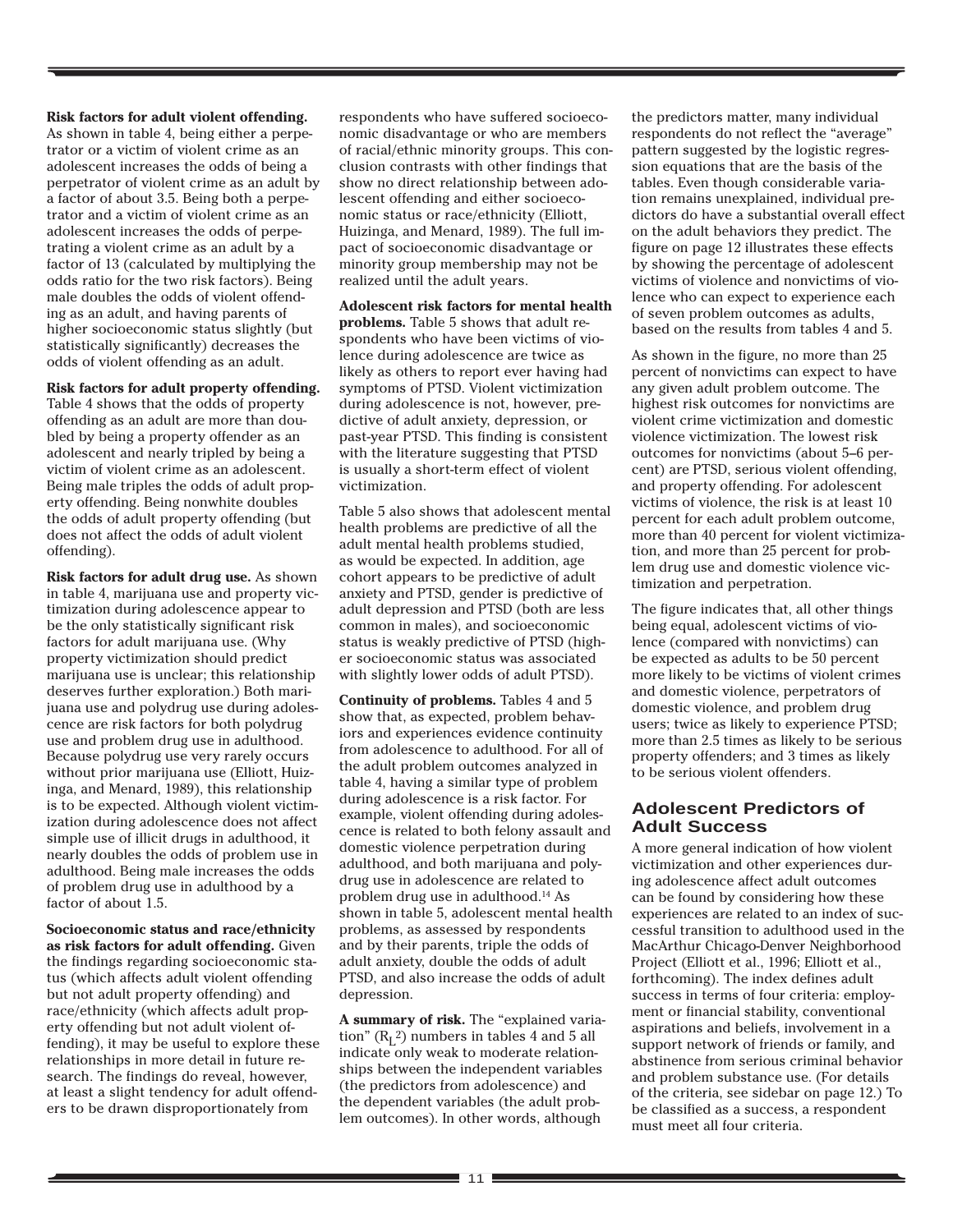

Success as defined by these criteria was measured for the full NYS sample at wave 8 (ages 24–30) and wave 9 (ages 27–33). Approximately three-fourths of respondents had the same success classification in both waves; for the remaining onefourth whose classification changed, the flows from failure to success and success to failure were roughly equal. The present analysis combines success measures for waves 8 and 9 into a single dependent variable (outcome measure) with three values: nonsuccess (not meeting the success criteria in either wave), unstable success (meeting the criteria in one wave but not the other), and stable success (meeting the criteria in both waves).15

The predictors in this analysis are the cumulative frequency (in adolescence) of violent victimization, property victimization, violent offending (felony assault), serious property offending (felony theft), alcohol use, marijuana use, and polydrug use; the cumulative prevalence of mental health problems as reported by the respondents; the prevalence of adolescent mental health problems as assessed by parents; sociodemographic characteristics, including gender, race/ethnicity, and socioeconomic status (based on parents' socioeconomic status during respondent's adolescence); age cohort (again, the analysis is limited to the three youngest cohorts); plus most recent grade-point average (wave 5 for most respondents) and the cumulative prevalence of adolescent employment.16 Cumulative frequency (as opposed to cumulative prevalence) was used where possible because it resulted in better prediction of adult success.17

Table 6 shows two comparisons: nonsuccess versus stable success and unstable success versus stable success. For each comparison, odds ratios indicate the extent to which each independent variable (such as cumulative frequency of adolescent victimization) predicts either nonsuccess (as opposed to stable success) or unstable success (as opposed to stable success).

**Victimization.** As shown in table 6, violent victimization during adolescence predicts nonsuccess in adulthood, at a marginally significant  $(p < .10)$  level. Violent victimization is not quite a marginally significant predictor of success overall.

# **Criteria for Successful Transition to Adulthood**

- ◆ **Employment or financial stability.** Does not receive public assistance, is not involuntarily unemployed, and either is employed or is not employed but married to a spouse who is employed.
- ◆ **Conventional aspirations and beliefs.** Believes that it is wrong or very wrong to attack someone with the intent of seriously hurting them or killing them; hit or threaten to hit someone without any reason; deliberately hit and injure a spouse, boyfriend, or girlfriend; break into a vehicle or building to steal something; steal something worth more than \$50; and sell hard drugs such as heroin, cocaine, and LSD. Also (for occupational-track respondents) believes that it is very important or somewhat important to have a good job or career, use abilities at work or career, earn an annual salary of at least \$20,000, and graduate from college; or (for family-track respondents) believes that it is somewhat important or very important to get married, have children, and provide a good home for one's family.
- ◆ **Involvement in a conventional support network.** Meets one of the following four criteria: (1) married, remarried, or widowed (not separated, divorced, or never married), with no marital violence in the relationship; (2) involved in an intimate relationship, with no violence between partners and no encouragement by partner to do anything wrong; (3) involved with friends approximately once a week and not involved with a deviant peer group; or (4) involved with family approximately once a week. The respondent must also receive some level of warmth and affection and some level of support and encouragement from his or her spouse, other intimate partner, friends, or family.
- ◆ **Abstinence from serious criminal behavior and problem substance use.** Engages in no felony or other serious offending, is involved in minor criminal behavior no more than once a month, and has a maximum score of 3 on the problem substance use scale (less than once a month).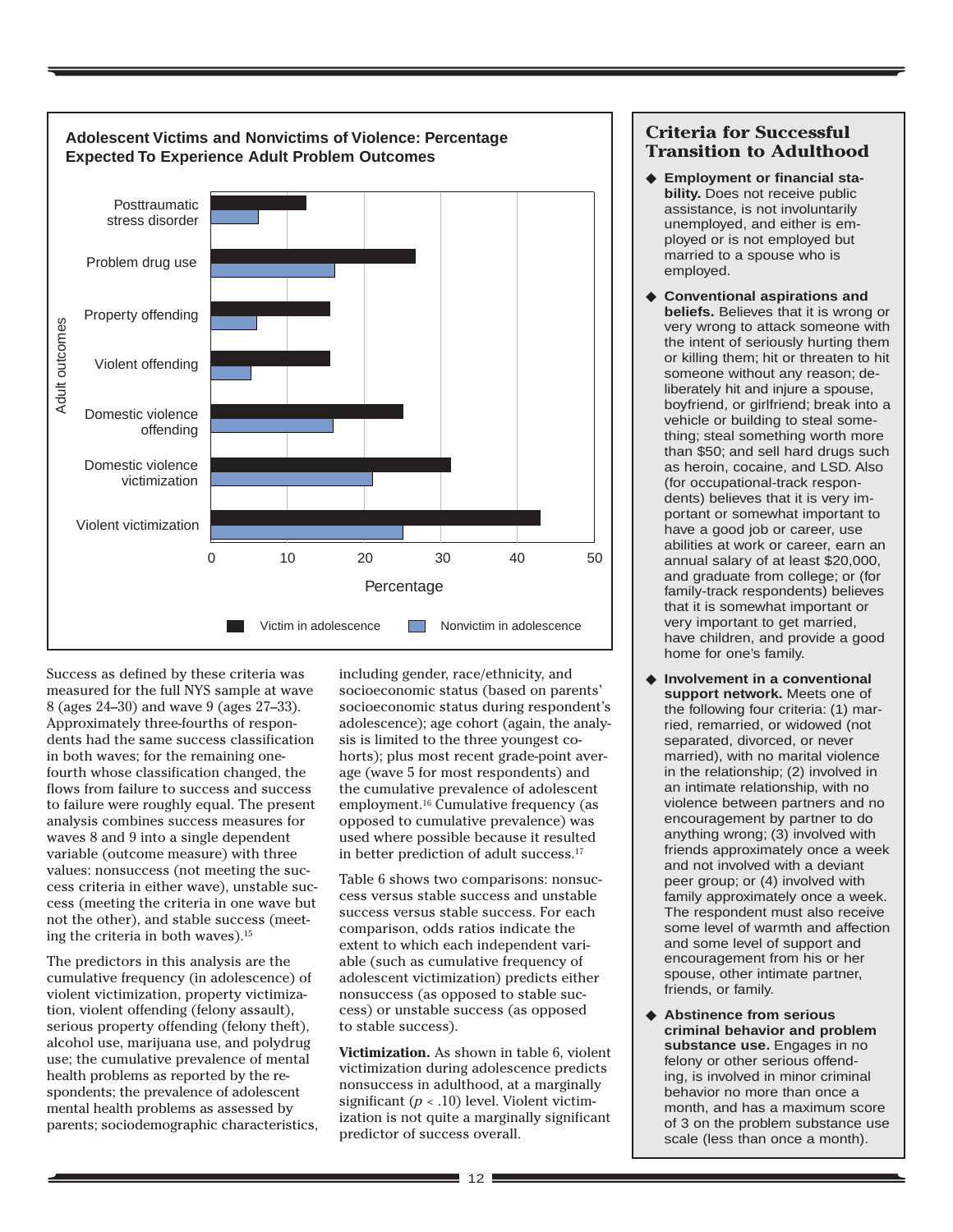#### **Table 6: Adolescent Predictors of Adult Success**

|                                                            | <b>Adult Success Comparisons</b>         |                                                   |                                   |                                                         |                                                                             |  |
|------------------------------------------------------------|------------------------------------------|---------------------------------------------------|-----------------------------------|---------------------------------------------------------|-----------------------------------------------------------------------------|--|
|                                                            | Global<br>significance:<br>p (likelihood | <b>Nonsuccess Versus</b><br><b>Stable Success</b> |                                   | <b>Unstable Success</b><br><b>Versus Stable Success</b> |                                                                             |  |
| <b>Adolescent Predictor</b>                                | ratio) <sup>*</sup>                      | <b>Odds Ratio<sup>†</sup></b>                     | $p$ (Wald statistic) <sup>*</sup> |                                                         | Odds Ratio <sup><math>\uparrow</math></sup> p (Wald statistic) <sup>*</sup> |  |
| Violent victimization <sup>#</sup>                         | 0.109                                    | 1.376                                             | 0.097                             | 0.905                                                   | 0.555                                                                       |  |
| Property victimization <sup>#</sup>                        | 0.748                                    | 0.856                                             | 0.516                             | 1.028                                                   | 0.885                                                                       |  |
| Violent offending (felony assault) <sup>†</sup>            | 0.086                                    | 1.800                                             | 0.040                             | 1.093                                                   | 0.733                                                                       |  |
| Property offending (felony theft) <sup>†</sup>             | 0.943                                    | 1.036                                             | 0.913                             | 1.104                                                   | 0.737                                                                       |  |
| Alcohol use <sup>†</sup>                                   | 0.278                                    | 0.795                                             | 0.119                             | 0.967                                                   | 0.769                                                                       |  |
| Marijuana use <sup>#</sup>                                 | 0.008                                    | 1.508                                             | 0.004                             | 1.284                                                   | 0.037                                                                       |  |
| Polydrug use <sup>#</sup>                                  | 0.294                                    | 0.771                                             | 0.160                             | 0.803                                                   | 0.197                                                                       |  |
| Mental health problems <sup>§</sup><br>(self-report)       | 0.866                                    | 0.854                                             | 0.730                             | 1.092                                                   | 0.817                                                                       |  |
| Mental health problems <sup>®</sup><br>(parent assessment) | 0.458                                    | 1.060                                             | 0.397                             | 1.065                                                   | 0.242                                                                       |  |
| Male gender                                                | 0.182                                    | 1.570                                             | 0.222                             | 1.671                                                   | 0.084                                                                       |  |
| Nonwhite race/ethnicity                                    | 0.155                                    | 2.246                                             | 0.083                             | 1.808                                                   | 0.134                                                                       |  |
| Socioeconomic status                                       | 0.233                                    | 0.979                                             | 0.091                             | 0.995                                                   | 0.593                                                                       |  |
| Age                                                        | 0.678                                    | 0.932                                             | 0.719                             | 1.100                                                   | 0.536                                                                       |  |
| Most recent grade point average                            | 0.029                                    | 0.558                                             | 0.010                             | 0.766                                                   | 0.145                                                                       |  |
| Adolescent employment <sup>§</sup>                         | 0.104                                    | 4.948                                             | 0.161                             | 0.660                                                   | 0.457                                                                       |  |
| Intercept <sup>1</sup>                                     | 0.271                                    | 0.072                                             | 0.121                             | 0.480                                                   | 0.540                                                                       |  |

Note: The R<sub>L</sub><sup>2</sup> (explained variation) for table 6 (0.127) indicates the strength of the relationship between adult success and the set of adolescent predictors, taken as a group. It is the percentage reduction in error of prediction. The R<sub>L</sub><sup>2</sup> of 0.127 indicates that it is possible to reduce the error in predicting adult success by 12.7 percent if all of the adolescent predictors listed in the table are known.

The likelihood ratio criterion,  $p($ Ir), indicates the extent to which the predictive effects of the adolescent variables are statistically significant, either for the model as a whole (global significance) or for a particular comparison (nonsuccess versus stable success, or unstable success versus stable success). One way to interpret  $p(\mathbf{r})$  is to think of it as the probability that the observed effect is just a coincidence, as opposed to a real effect of the adolescent predictor on the adult outcome. Effects are considered statistically significant if  $p \le 0.05$  or marginally significant if  $p \le 0.10$ ; if p is greater than .10, one cannot be certain whether the effect in the table represents a real impact of the predictor on the outcome, as opposed to random variation or coincidence.

† Odds ratios represent the factor by which to multiply the odds of a particular outcome for each predictor (e.g., being a victim of violence in adolescence multiplies the odds of nonsuccess as opposed to stable success in adulthood by a factor of 1.376).

‡ Cumulative frequency.

§ Cumulative prevalence.

||Prevalence.

¶ The intercept is the expected value of the outcome (actually, the natural logarithm of the odds of the outcome) if the values of all the predictors are zero.

**Illegal behaviors.** Of the adolescent illegal behaviors measured, frequency of felony assault offending and marijuana use are the best (and the only statistically significant) predictors of adult success. Both are significantly associated with higher odds of nonsuccess; marijuana use is also significantly associated with higher odds of unstable success. This finding may result in part from the continuity of illegal behavior from adolescence to adulthood, as described earlier (see page 11).

**Mental health problems.** Adolescent mental health problems are not statistically significant predictors of adult success.

**Sociodemographic characteristics.** Being male is a marginally significant predictor of unstable success. Males are about 1.5 times more likely than females to experience unstable success. Being of minority racial/ethnic status and being from lower socioeconomic status both are marginally significant predictors of nonsuccess, a finding consistent with a long history of research on social stratification (e.g., Blau and Duncan, 1967; Wilson, 1987). None of the sociodemographic measures was a significant predictor of success overall.

**Grade-point average and employment.** Having a lower grade-point average is a

statistically significant predictor of nonsuccess. Adolescent employment is the only variable with a marginally significant effect on success overall but not on either nonsuccess or unstable success. (It nonsignificantly increases the odds of nonsuccess but decreases the odds of unstable success.)

**Summary.** Nonsuccess as an adult is more likely for individuals who as adolescents were frequent victims of violence, perpetrators of violent offenses, and marijuana users. Nonsuccess is also more likely for minorities and persons with a lower socioeconomic background. Less stable patterns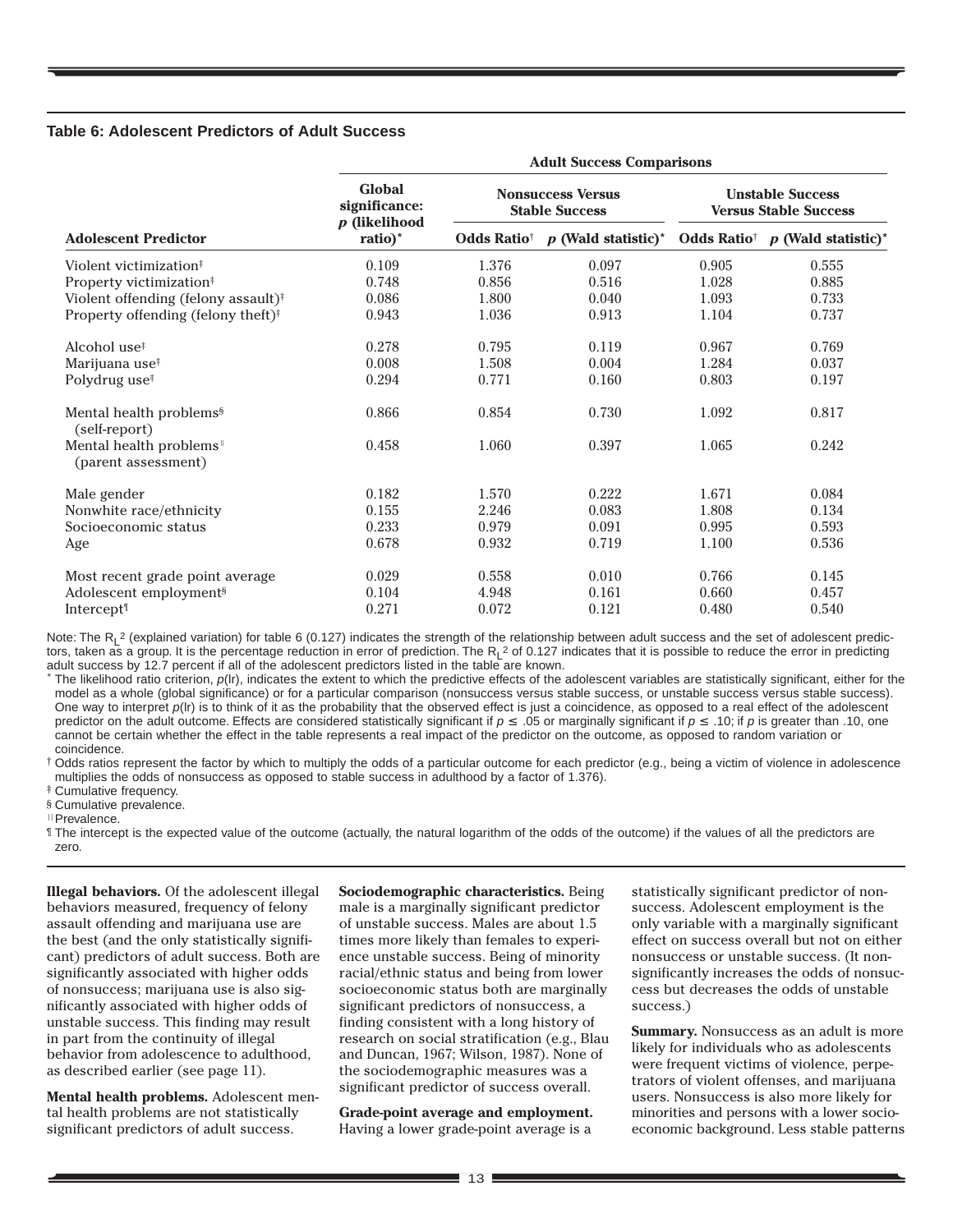of adult success are found for males and marijuana users. Employment in adolescence appears to be more of a disadvantage than an advantage, although it is an advantage for some.

In table 6, as in tables 4 and 5, the level of explained variation ( $R<sub>L</sub>$ <sup>2</sup> = 0.127) is fairly modest. This indicates considerable variation from the "average" pattern with regard to the predictors of success.

# **Conclusion**

Consistent with theory and past research, the findings of the current study show that violent victimization during adolescence has a pervasive effect on problem outcomes in adulthood. It increases the odds of being a perpetrator or victim of violence in adulthood, including felony assault perpetration and victimization (by factors of 3.5 and 2.3, respectively) and domestic violence perpetration and victimization (by a factor of 1.7). It nearly doubles the odds of problem drug use in adulthood and of ever experiencing PTSD. It also increases the odds of adult property offending. The risks posed by violent victimization during adolescence persist even when controls are introduced for sociodemographic characteristics and prior problems in adolescence.

Frequency of adolescent violent victimization is also a risk factor for failure to make a successful transition from adolescence to adulthood. This effect is found even under broad, relatively minimal definitions of "success" (such as good interpersonal relationships, lack of welfare dependency, and reasonably conforming attitudes and behavior) and is above and beyond the effect of other risk factors for lack of success, such as minority race/ethnicity, lower socioeconomic background, adolescent violent offending, and adolescent drug use.

In addition, victimization, particularly violent victimization, has a substantial impact in terms of financial loss (in property victimization), physical injury (in violent victimization), and short-term associations with other problem behaviors and outcomes. These effects are found during both adolescence and adulthood.

Considered in combination, three factors the direct costs of victimization in terms of financial loss and physical injury, the high rate of violent victimization in adolescence, and the pervasive effects of adolescent violent victimization in later life strongly suggest the need for interventions to reduce violent victimization during adolescence. If such interventions are successful, the result should be substantial financial, health, and behavioral benefits in both the short and long term.

# **Endnotes**

1. NCVS data provide only limited coverage of domestic violence victimization, including spouse abuse and child abuse. (See the NCVS sidebar on page 2).

2. Certain problems are not easily categorized as voluntary or involuntary. For example, illicit drug use may be purely voluntary or it may reflect a condition of dependence or addiction that could be regarded as involuntary or only partially voluntary.

3. Plans are currently under way to collect additional NYS data in 2001 and 2002.

4. Pickpocket and purse-snatching victimization were added in wave 3.

5. In earlier waves, the study distinguished between being beaten up by parents and being beaten up by someone else; in later waves, as respondents moved out of their parents' homes, this distinction was dropped in the wording of the questions but retained in the followup questions to the victimization items (i.e., respondents were asked by whom they were victimized, with parents as one possible category of perpetrator).

6. The approach described in note 5 for questions about being beaten up was also used for questions about being attacked with a weapon.

7. The nondomestic violent offending scale of the NYS may include some domestic violence offenses, but as indicated in Mihalic and Elliott (1997), domestic violence is seriously underreported when questions ask about general offending and victimization and do not specifically refer to violence involving a spouse or partner.

8. The NYS collected data on domestic violence by using the Conflict Tactics Scale (Straus and Gelles, 1990), which includes a range of behaviors from nonphysical aggression to life-threatening physical violence. This analysis limits its consideration of domestic violence to the most serious forms, i.e., those roughly comparable to the items in the NYS felony assault and violent victimization scales.

9. See note 8. Because few respondents ages 11–17 were married, the analysis of serious domestic violence victimization uses the more general felony assault measure to control for prior violence.

10. The problem drug use scale was not administered to the full NYS sample until wave 4 (1979); therefore, the analysis uses prevalence of marijuana and polydrug use during adolescence as predictors for problem drug use during adulthood.

11. Beginning with the data for 1983, a subset of the *Diagnostic Interview Schedule* or *DIS* (Robins et al., 1981) was administered to adult respondents (age 18 and over), specifically to diagnose depression. In the last wave (1992), this subset was expanded to include anxiety, PTSD, obsessive-compulsive behavior, and schizophrenia. (The prevalence of the last two disorders, however, was too small for analysis.) Researchers did not administer the *DIS* to adolescents, but rather asked them whether they felt socially isolated or alienated from others and whether they thought that others perceived them as sick, disturbed, or in need of help. The mental health problem scale used with adolescents is described in detail by Elliott and colleagues (1989). In the first wave (1976), researchers also asked parents whether they thought their child was sick, disturbed, or in need of help.

12. In the context of adult victimization, adolescent victimization is both a possible predictor and a prior problem condition. The analysis of adult victimization, therefore, should be regarded as simply an examination of the continuity of victimization from adolescence to adulthood.

13. Both prevalence and frequency measures are available in NYS data for adult and adolescent violent and property victimization, violent offending (felony assault), serious property offending (felony theft), marijuana use, and polydrug use. However, only prevalence measures and ordinal, Likert-type scale scores (as described by Elliott, Huizinga, and Menard [1989]) are available for adult domestic violence victimization and offending and for adult and adolescent problem drug use and mental health problems, and the ordinal scale scores do not necessarily correspond to the frequency scales used for the victimization and offending measures.

14. The impacts of adolescent marijuana use on adult polydrug use and of adolescent polydrug use on adult problem drug use appear to reflect developmental patterns—entry into behaviors that are not just risk factors for, but nearly prerequisites to, similar adult behaviors (Elliott, Huizinga, and Menard, 1989).

15. The measure of adult success used in this analysis obviously is a general, summary measure at a fairly minimal level. One alternative would be to analyze adult success separately for the criteria that are the basis of this measure and for other criteria. It would also be possible to measure adult success as a matter of degree, rather than simply as a yes or no outcome. Such analyses are beyond the scope of the present study, however, and are left to future research.

16. The academic and employment variables were added because Elliott and colleagues (forthcoming) found them to be predictive of adult success.

17. On a technical note, models that treated success as both an ordered and an unordered dependent variable were considered, and the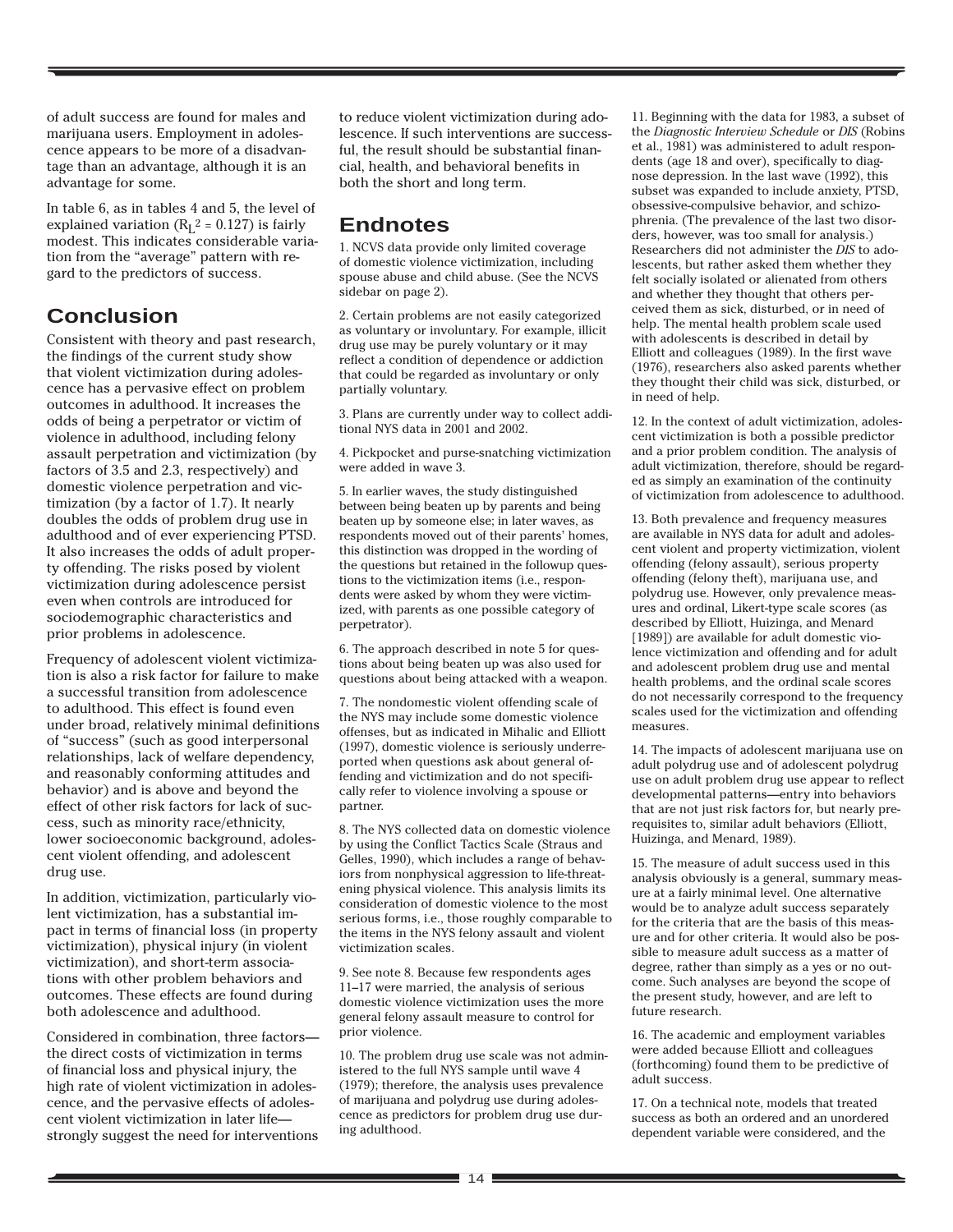model with the best accuracy of prediction (as measured by  $\text{R}_{\text{L}}$ 2) was selected for presentation in table 6. There were minor differences in the statistical significance of some predictors in the different models, but these differences are not discussed in detail here and would make little or no difference in the conclusions reached.

# **References**

Ageton, Suzanne S. 1981. *The Relationship Between Delinquency and Victimization in a National Panel.* Boulder, CO: Behavioral Research Institute.

Berton, M.W., and Stabb, S.D. 1996. Exposure to violence and post-traumatic stress disorder in urban adolescents. *Adolescence* 31:489–498.

Blalock, H.M., Jr. 1969. *Theory Construction: From Verbal to Mathematical Formulations.* Englewood Cliffs, NJ: Prentice-Hall.

Blau, P.M., and Duncan, O.D. 1967. *The American Occupational Structure.* New York, NY: John Wiley & Sons, Inc.

Blumberg, M. 1979. Injury to victims of personal crimes: Nature and extent. In *Perspectives on Victimology,* edited by W.H. Parsonage. Beverly Hills, CA: Sage Publications, Inc., pp. 133–147.

Boney-McCoy, S., and Finkelhor, D. 1995. Psychosocial sequelae of violent victimization in a national youth sample. *Journal of Consulting and Clinical Psychology* 63:726–736.

Bureau of Justice Statistics. 1994. *Criminal Victimization in the United States, 1992.* Washington, DC: U.S. Department of Justice, Office of Justice Programs, Bureau of Justice Statistics.

Eigenberg, H. 1990. The National Crime Survey and rape: The case of the missing question. *Justice Quarterly* 7:655–671.

Elliott, D.S., Huizinga, D., and Menard, S. 1989. *Multiple Problem Youth: Delinquency, Substance Use, and Mental Health Problems.* New York, NY: Springer-Verlag.

Elliott, D.S., Menard, S., Rankin, B., Elliott, A., Huizinga, D., and Wilson, W.J. Forthcoming. *Beating the Odds: Overcoming Disadvantage in High-Risk Neighborhoods.*

Elliott, D.S., Wilson, W.J., Huizinga, D., Sampson, R.J., Elliott, A., and Rankin, B. 1996. Effects of neighborhood disadvantage on adolescent development. *Journal of Research in Crime and Delinquency* 33(4):389–426.

Esbensen, F., and Huizinga, D. 1990. Community structure and drug use: From a social disorganization perspective. *Justice Quarterly* 7:691–709.

Fagan, J., and Browne, A. 1994. Violence between spouses and intimates: Physical aggression between women and men in intimate relationships. In *Understanding and Preventing Violence, Volume 3: Social Influences,* edited by A.J. Reiss, Jr., and J.A. Roth. Washington, DC: National Academy Press, pp. 115–292.

Hindelang, M.J., Gottfredson, M.R., and Garofalo, J. 1978. *Victims of Personal Crime: An Empirical Foundation for a Theory of Personal Victimization.* Cambridge, MA: Ballinger Publishing Company.

Hollingshead, A.B., and Redlich, F.C. 1958. *Social Class and Mental Illness.* New York, NY: John Wiley & Sons, Inc.

Hosmer, D.W., and Lemeshow, S. 1989. *Applied Logistic Regression.* New York, NY: John Wiley & Sons, Inc.

Huizinga, D., and Elliott, D.S. 1986. Reassessing the reliability and validity of self-report delinquency measures. *Journal of Quantitative Criminology* 2(4):293–328.

Jensen, G., and Brownfield, D. 1986. Gender, lifestyles, and victimization: Beyond routine activity. *Violence and Victims* 1(2):85–99.

Karmen, A. 1990. *Crime Victims: An Introduction to Victimology.* Pacific Grove, CA: Brooks/Cole Publishing Company.

Kilpatrick, D.G., Saunders, B.E., Veronen, L.J., Best, C.L., and Von, J.M. 1987. Criminal victimization: Lifetime prevalence, reporting to the police, and psychological impact. *Crime and Delinquency* 33:479–489.

Klaus, P.A. 1994. *Costs of Crime to Victims.* Crime Data Brief. Washington, DC: U.S. Department of Justice, Office of Justice Programs, Bureau of Justice Statistics.

Laub, J.H. 1997. Patterns of criminal victimization in the United States. In *Victims of Crime,* 2d ed., edited by R.C. Davis, A.J. Lurigio, and W.G. Skogan. Thousand Oaks, CA: Sage Publications, Inc., pp. 9–26.

Lauritsen, J.L., Sampson, R.J., and Laub, J.H. 1991. Link between offending and victimization among adolescents. *Criminology* 29(2):265–292.

Lurigio, A.J. 1987. Are all victims alike? The adverse, generalized, and differential impact of crime. *Crime and Delinquency* 33:452–467.

Magdol, L., Moffitt, T.E., Caspi, A., Newman, D., Fagan, J., and Silva, P.A. 1997. Gender differences in partner violence in a birth cohort of

21-year-olds: Bridging the gap between clinical and epidemiological studies. *Journal of Clinical and Consulting Psychology* 65:68–78.

Menard, S. 1991. *Longitudinal Research.* Thousand Oaks, CA: Sage Publications, Inc.

Menard, S. 1995. *Applied Logistic Regression Analysis.* Thousand Oaks, CA: Sage Publications, Inc.

Menard, S. 2000. The "normality" of repeat victimization from adolescence through early adulthood. *Justice Quarterly* 17(3):543–574.

Mihalic, S.W., and Elliott, D. 1997. If violence is domestic, does it really count? *Journal of Family Violence* 12(3):293–311.

Miller, T.R., Cohen, M.A., and Wiersema, B. 1996. *Victim Costs and Consequences: A New Look.* Washington, DC: U.S. Department of Justice, Office of Justice Programs, National Institute of Justice.

Morse, B.J. 1995. Beyond the conflict tactics scale: Assessing gender differences in partner violence. *Violence and Victims* 10:251–272.

Norris, F.H., Kaniasty, K., and Thompson, M.P. 1997. The psychological consequences of crime: Findings from a longitudinal population-based study. In *Victims of Crime,* 2d ed., edited by R.C. Davis, A.J. Lurigio, and W.G. Skogan. Thousand Oaks, CA: Sage Publications, Inc., pp. 146–166.

Resick, P.A., and Nishith, P. 1997. Sexual assault. In *Victims of Crime,* 2d ed., edited by R.C. Davis, A.J. Lurigio, and W.G. Skogan. Thousand Oaks, CA: Sage Publications, Inc., pp. 27–52.

Robins, L.N., Helzer, J.E., Croughan, J., Williams, J.B.W., and Spitzer, R.L. 1981. *NIMH Diagnostic Interview Schedule: Version III.* Washington, DC: U.S. Department of Health and Human Services.

Sampson, R.J., and Lauritsen, J.L. 1990. Deviant lifestyles, proximity to crime, and the offendervictim link in personal violence. *Journal of Research in Crime and Delinquency* 27(2):110–139.

Straus, M.A., and R.J. Gelles, eds. 1990. *Physical Violence in American Families.* New Brunswick, NJ: Transaction Publishers.

Thornberry, T.P., and Figlio, R.M. 1974. Victimization and criminal behavior in a birth cohort. In *Images of Crime: Offenders and Victims,* edited by T.P. Thornberry and E. Sagarin. New York, NY: Praeger, pp. 102–112.

Wilson, W.J. 1987. *The Truly Disadvantaged: The Inner City, the Underclass, and Public Policy.* Chicago, IL: University of Chicago Press.